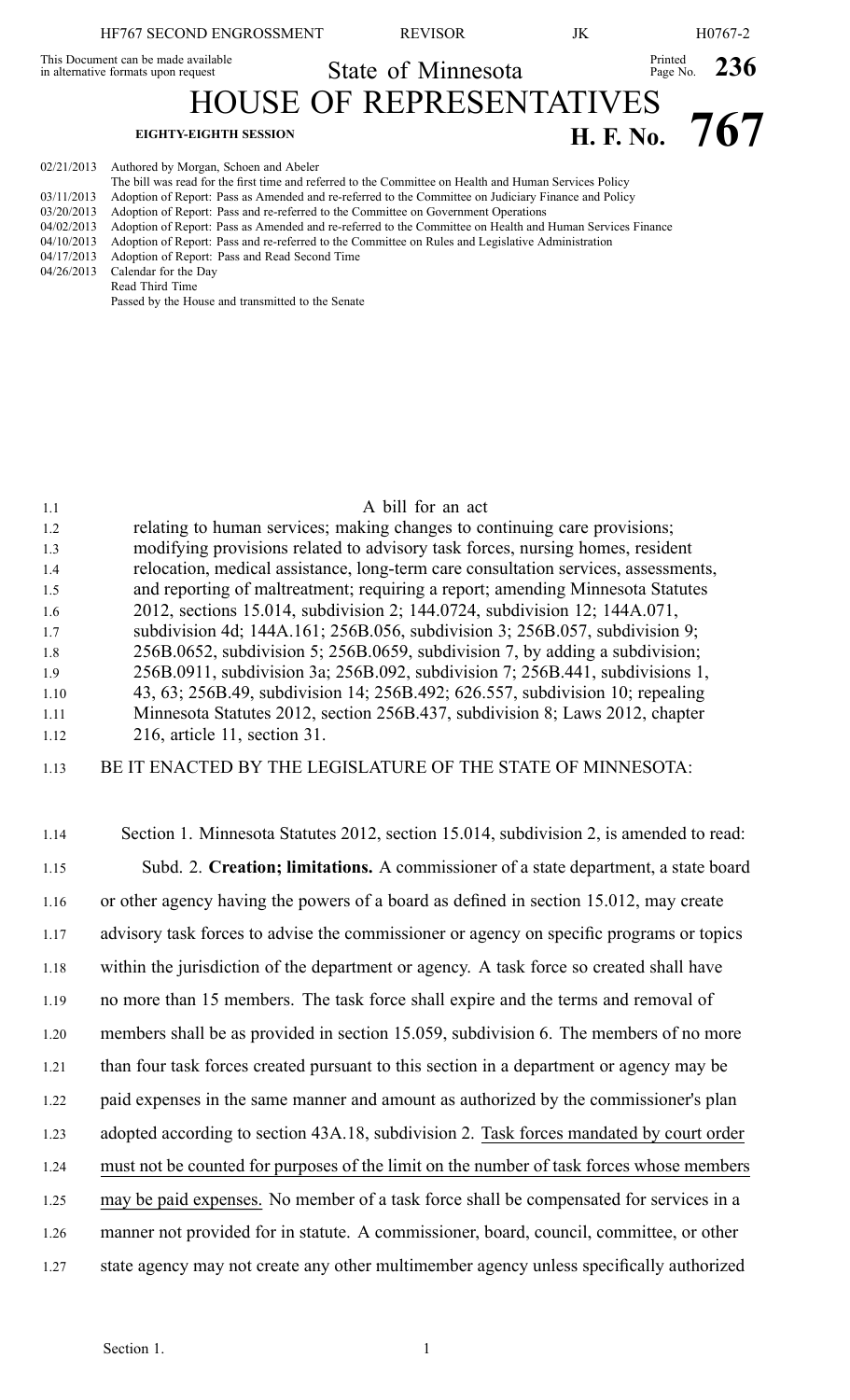2.1 by statute or unless the creation of the agency is authorized by federal law as <sup>a</sup> condition 2.2 precedent to the receipt of federal money.

2.3 Sec. 2. Minnesota Statutes 2012, section 144.0724, subdivision 12, is amended to read: 2.4 Subd. 12. **Appeal of nursing facility level of care determination.** A resident or 2.5 prospective resident whose level of care determination results in <sup>a</sup> denial of long-term 2.6 care services can appeal the determination as outlined in section 256B.0911, subdivision 2.7 3a, paragraph (h), clause  $(7)(9)$ .

2.8 Sec. 3. Minnesota Statutes 2012, section 144A.071, subdivision 4d, is amended to read: 2.9 Subd. 4d. **Consolidation of nursing facilities.** (a) The commissioner of health, 2.10 in consultation with the commissioner of human services, may approve <sup>a</sup> reques<sup>t</sup> for 2.11 consolidation of nursing facilities which includes the closure of one or more facilities 2.12 and the upgrading of the physical plant of the remaining nursing facility or facilities, 2.13 the costs of which exceed the threshold project limit under subdivision 2, clause (a). 2.14 The commissioners shall consider the criteria in this section, section 144A.073, and 2.15 section 256B.437, in approving or rejecting <sup>a</sup> consolidation proposal. In the event the 2.16 commissioners approve the request, the commissioner of human services shall calculate <sup>a</sup> 2.17 property rate adjustment according to clauses  $(1)$  to  $(3)$ :

2.18 (1) the closure of beds shall not be eligible for <sup>a</sup> planned closure rate adjustment 2.19 under section 256B.437, subdivision 6;

2.20 (2) the construction project permitted in this clause shall not be eligible for <sup>a</sup> 2.21 threshold project rate adjustment under section 256B.434, subdivision 4f, or <sup>a</sup> moratorium 2.22 exception adjustment under section 144A.073; and

2.23 (3) the property paymen<sup>t</sup> rate for <sup>a</sup> remaining facility or facilities shall be increased 2.24 by an amount equal to 65 percen<sup>t</sup> of the projected net cost savings to the state calculated in 2.25 paragraph (b), divided by the state's medical assistance percentage of medical assistance 2.26 dollars, and then divided by estimated medical assistance resident days, as determined 2.27 in paragraph (c), of the remaining nursing facility or facilities in the reques<sup>t</sup> in this 2.28 paragraph. The rate adjustment is effective on the later of the first day of the month 2.29 following completion of the construction upgrades in the consolidation plan or the first 2.30 day of the month following the complete closure of <sup>a</sup> facility designated for closure in the 2.31 consolidation plan. If more than one facility is receiving upgrades in the consolidation 2.32 plan, each facility's date of construction completion must be evaluated separately. 2.33 (b) For purposes of calculating the net cost savings to the state, the commissioner

2.34 shall consider clauses (1) to (7):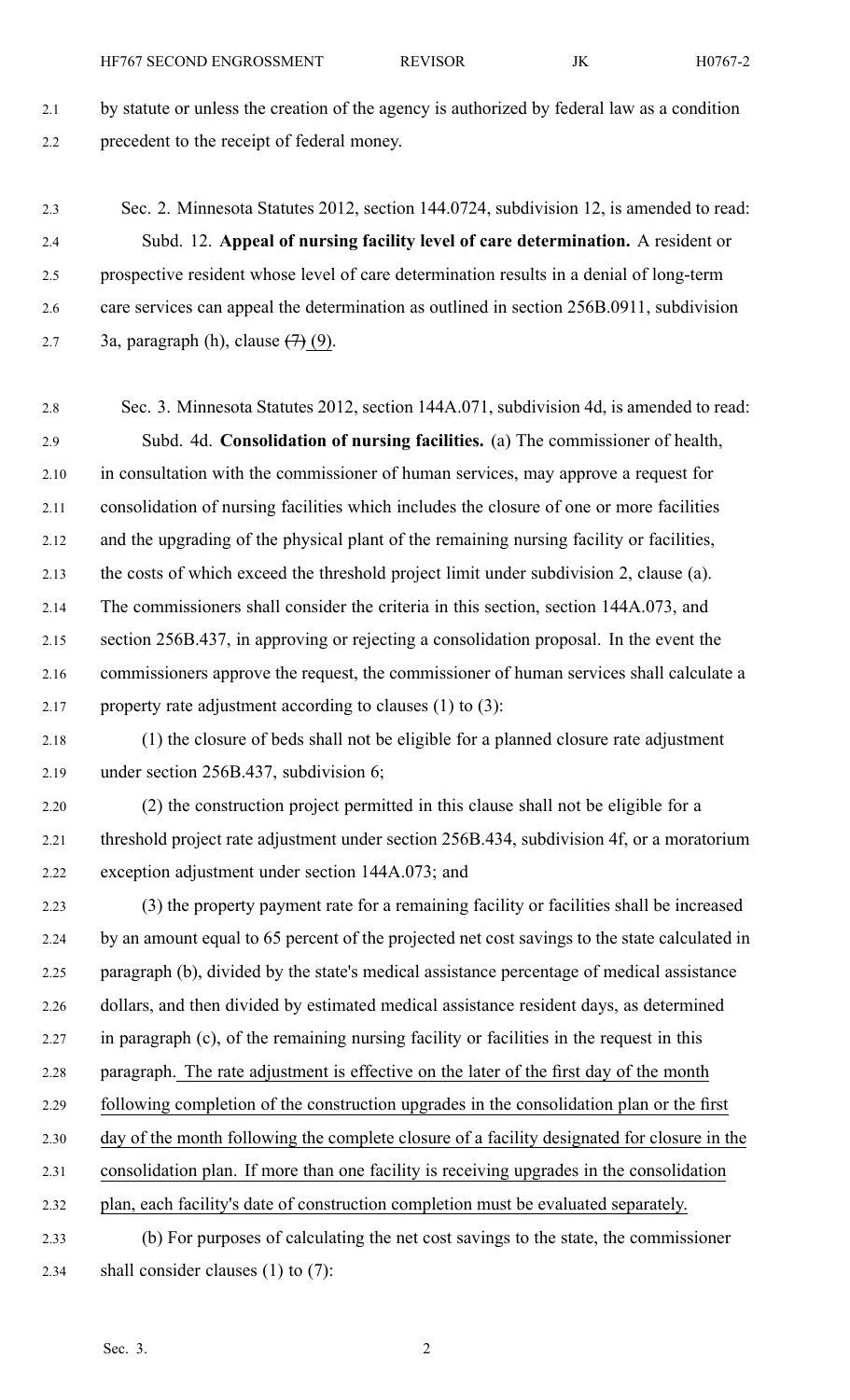| 3.1  | (1) the annual savings from estimated medical assistance payments from the net                      |
|------|-----------------------------------------------------------------------------------------------------|
| 3.2  | number of beds closed taking into consideration only beds that are in active service on the         |
| 3.3  | date of the request and that have been in active service for at least three years;                  |
| 3.4  | (2) the estimated annual cost of increased case load of individuals receiving services              |
| 3.5  | under the elderly waiver;                                                                           |
| 3.6  | (3) the estimated annual cost of elderly waiver recipients receiving support under                  |
| 3.7  | group residential housing;                                                                          |
| 3.8  | (4) the estimated annual cost of increased case load of individuals receiving services              |
| 3.9  | under the alternative care program;                                                                 |
| 3.10 | (5) the annual loss of license surcharge payments on closed beds;                                   |
| 3.11 | (6) the savings from not paying planned closure rate adjustments that the facilities                |
| 3.12 | would otherwise be eligible for under section 256B.437; and                                         |
| 3.13 | (7) the savings from not paying property payment rate adjustments from submission                   |
| 3.14 | of renovation costs that would otherwise be eligible as threshold projects under section            |
| 3.15 | 256B.434, subdivision 4f.                                                                           |
| 3.16 | (c) For purposes of the calculation in paragraph (a), clause (3), the estimated medical             |
| 3.17 | assistance resident days of the remaining facility or facilities shall be computed assuming         |
| 3.18 | 95 percent occupancy multiplied by the historical percentage of medical assistance                  |
| 3.19 | resident days of the remaining facility or facilities, as reported on the facility's or facilities' |
| 3.20 | most recent nursing facility statistical and cost report filed before the plan of closure           |
| 3.21 | is submitted, multiplied by 365.                                                                    |
| 3.22 | (d) For purposes of net cost of savings to the state in paragraph (b), the average                  |
| 3.23 | occupancy percentages will be those reported on the facility's or facilities' most recent           |
| 3.24 | nursing facility statistical and cost report filed before the plan of closure is submitted, and     |
| 3.25 | the average payment rates shall be calculated based on the approved payment rates in                |
| 3.26 | effect at the time the consolidation request is submitted.                                          |
| 3.27 | (e) To qualify for the property payment rate adjustment under this provision, the                   |
| 3.28 | closing facilities shall:                                                                           |
| 3.29 | (1) submit an application for closure according to section 256B.437, subdivision                    |
| 3.30 | $3;$ and                                                                                            |
| 3.31 | (2) follow the resident relocation provisions of section 144A.161.                                  |
| 3.32 | (f) The county or counties in which a facility or facilities are closed under this                  |
| 3.33 | subdivision shall not be eligible for designation as a hardship area under section 144A.071,        |
| 3.34 | subdivision 3, for five years from the date of the approval of the proposed consolidation.          |
| 3.35 | The applicant shall notify the county of this limitation and the county shall acknowledge           |
| 3.36 | this in a letter of support.                                                                        |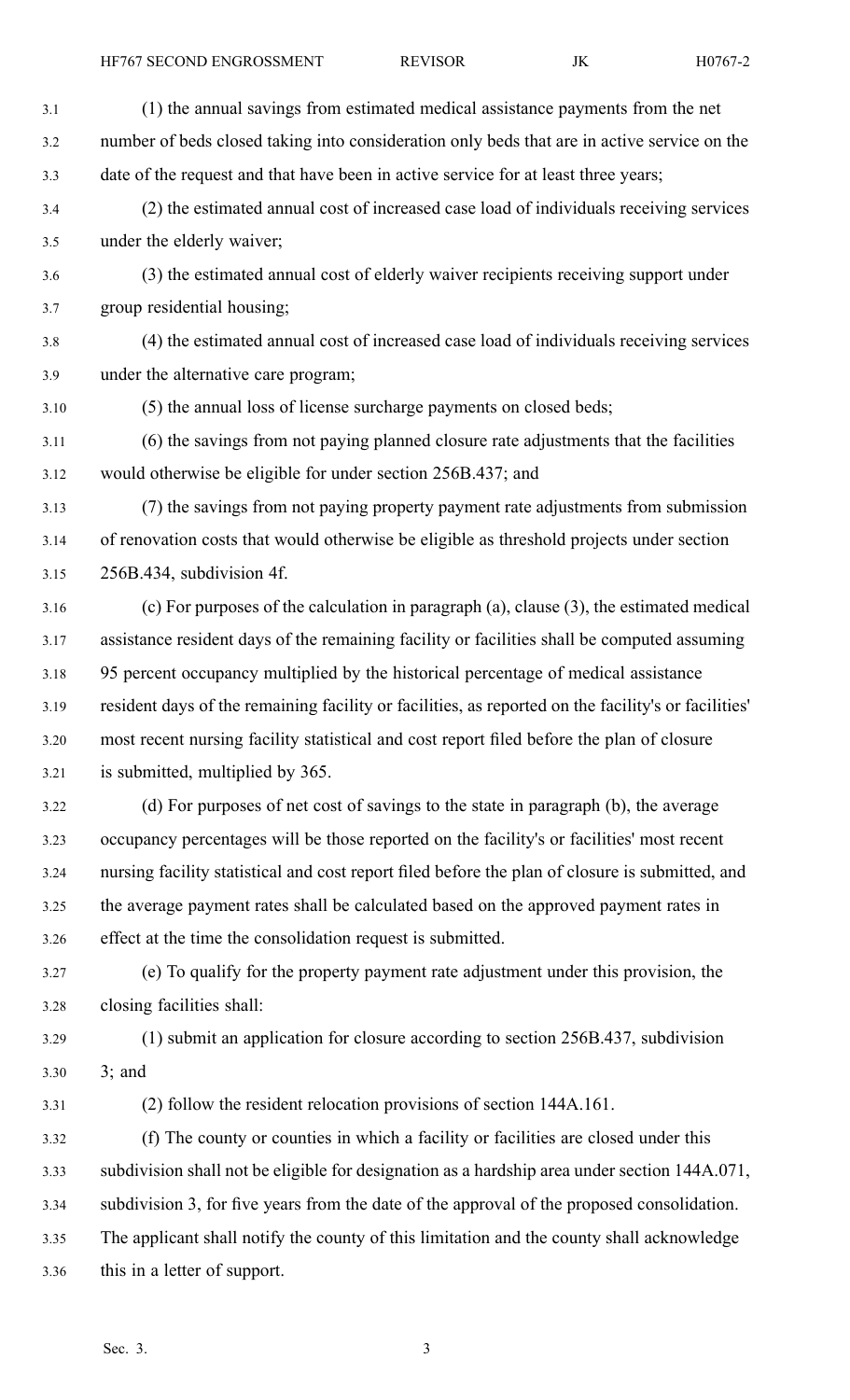| 4.1  | Sec. 4. Minnesota Statutes 2012, section 144A.161, is amended to read:                        |
|------|-----------------------------------------------------------------------------------------------|
| 4.2  | 144A.161 NURSING HOME AND BOARDING CARE HOME RESIDENT                                         |
| 4.3  | <b>RELOCATION.</b>                                                                            |
| 4.4  | Subdivision 1. Definitions. The definitions in this subdivision apply to subdivisions         |
| 4.5  | 2 to 10.                                                                                      |
| 4.6  | (a) "Change in operations" means any alteration in operations which would require             |
| 4.7  | or encourage the relocation of residents.                                                     |
| 4.8  | (b) "Closure" or "closing" means the cessation of operations of a facility and the            |
| 4.9  | delicensure and decertification of all beds within the facility.                              |
| 4.10 | (b) "Curtailment," "reduction," or "Change" refers to any change in operations which          |
| 4.11 | would result in or encourage the relocation of residents.                                     |
| 4.12 | (c) "Facility" means a nursing home licensed pursuant to this chapter, or a certified         |
| 4.13 | boarding care home licensed pursuant to sections 144.50 to 144.56. "Contact information"      |
| 4.14 | means name, address, and telephone number and, when available, e-mail address and             |
| 4.15 | facsimile number.                                                                             |
| 4.16 | (d) "Licensee" means the owner of the facility or the owner's designee or the                 |
| 4.17 | commissioner of health for a facility in receivership.                                        |
| 4.18 | $(e)$ (d) "County social services agency" means the county or multicounty social              |
| 4.19 | service agency authorized under sections 393.01 and 393.07, as the agency responsible for     |
| 4.20 | providing social services for the county in which the nursing home facility is located.       |
| 4.21 | (e) "Facility" means a nursing home licensed pursuant to this chapter, or a boarding          |
| 4.22 | care home licensed pursuant to sections 144.50 to 144.56.                                     |
| 4.23 | (f) "Licensee" means the owner of the facility or the owner's designee or the                 |
| 4.24 | commissioner of health for a facility in receivership.                                        |
| 4.25 | $(\text{f})$ (g) "Plan" or "relocation plan" means a description of the process developed     |
| 4.26 | under subdivision 3, paragraph (b), for the relocation of residents in cases of a facility    |
| 4.27 | closure, eurtailment, reduction, or change in operations in a facility and the subsequent     |
| 4.28 | relocation of residents.                                                                      |
| 4.29 | (h) "Reduction" means a decrease in the number of beds that would require or                  |
| 4.30 | encourage the relocation of residents.                                                        |
| 4.31 | $(g)$ (i) "Relocation" means the discharge of a resident and movement of the resident         |
| 4.32 | to another facility or living arrangement as a result of the closing, eurtailment, reduction, |
| 4.33 | or change in operations of a nursing home or boarding care home facility.                     |
| 4.34 | (j) "Responsible party" means an individual acting as a legal representative for the          |
| 4.35 | resident.                                                                                     |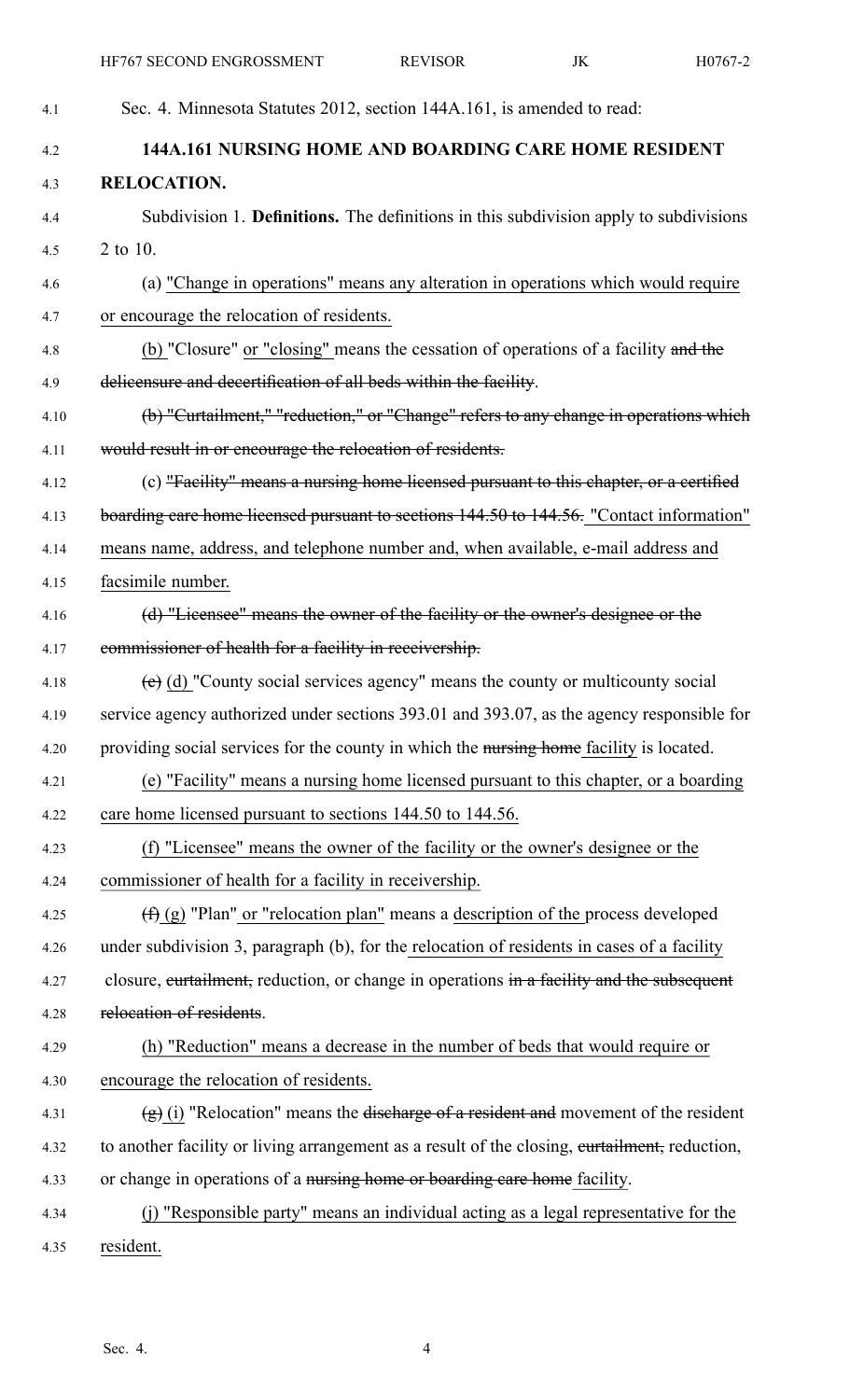HF767 SECOND ENGROSSMENT REVISOR JK H0767-2

| 5.1  | Subd. 1a. Scope. Where a facility is undertaking a closure, eurtailment, reduction,           |
|------|-----------------------------------------------------------------------------------------------|
| 5.2  | or change in operations, or where a housing with services unit registered under chapter       |
| 5.3  | 144D is closed because the space that it occupies is being replaced by a nursing facility     |
| 5.4  | bed that is being reactivated from layaway status, the facility and the county social         |
| 5.5  | services agency must comply with the requirements of this section.                            |
| 5.6  | Subd. 2. Initial notice from licensee. (a) A licensee shall notify the following              |
| 5.7  | parties in writing when there is an intent to close or eurtail, reduce, or change operations  |
| 5.8  | which that would result in require or encourage the relocation of residents:                  |
| 5.9  | (1) the commissioner of health;                                                               |
| 5.10 | (2) the commissioner of human services;                                                       |
| 5.11 | (3) the county social services agency;                                                        |
| 5.12 | (4) the Office of Ombudsman for Long-Term Care; and                                           |
| 5.13 | (5) the Office of Ombudsman for Mental Health and Developmental Disabilities-; and            |
| 5.14 | (6) the managed care organizations contracting with Minnesota health care programs            |
| 5.15 | within the county where the nursing facility is located.                                      |
| 5.16 | (b) The written notice shall include the names, telephone numbers, faesimile                  |
| 5.17 | numbers, and e-mail addresses contact information of the persons in the facility              |
| 5.18 | responsible for coordinating the licensee's efforts in the planning process, and the number   |
| 5.19 | of residents potentially affected by the closure or curtailment, reduction, or change in      |
| 5.20 | operations. Only the copy of the notice provided to the county social services agency shall   |
| 5.21 | include a complete resident census, including resident name, date of birth, Social Security   |
| 5.22 | number, and medical assistance identification number if it is available.                      |
| 5.23 | (c) For a facility that is reducing or changing operations, after providing written           |
| 5.24 | notice under this section subdivision 5a, and prior to admission, the facility must fully     |
| 5.25 | inform prospective residents and their families responsible parties of the intent to elose or |
| 5.26 | eurtail, reduce, or change operations, and of the relocation plan.                            |
| 5.27 | (d) A closing facility is prohibited from admitting any new residents on or after the         |
| 5.28 | date of the written notice provided under subdivision 5a.                                     |
| 5.29 | Subd. 3. Planning process. (a) The county social services agency shall, within                |
| 5.30 | five working days of receiving initial notice of the licensee's intent to close or eurtail,   |
| 5.31 | reduce, or change operations, provide the licensee and all parties identified in subdivision  |
| 5.32 | 2, paragraph (a), with the names, telephone numbers, faesimile numbers, and e-mail            |
| 5.33 | addresses contact information of those persons responsible for coordinating county social     |
| 5.34 | services agency efforts in the planning process.                                              |
| 5.35 | (b) Within ten working days of receipt of the notice under subdivision 2, paragraph           |
| 5.36 | (a), the county social services agency and licensee shall meet to develop the relocation      |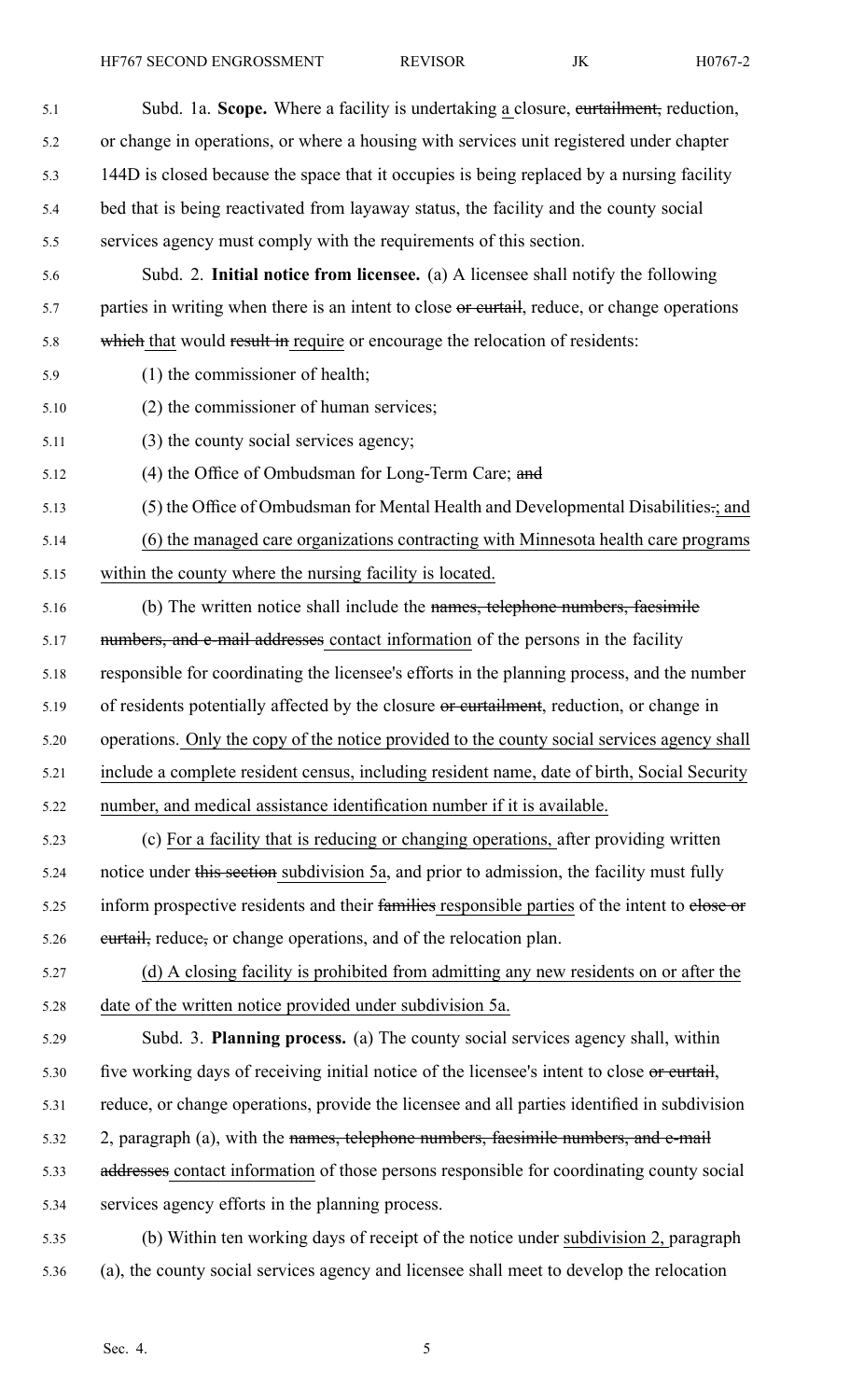6.1 plan. The county social services agency shall inform the Departments Department of 6.2 Health and the Department of Human Services, the Office of Ombudsman for Long-Term 6.3 Care, and the Office of Ombudsman for Mental Health and Developmental Disabilities of 6.4 the date, time, and location of the meeting so that their representatives may attend. The 6.5 relocation plan must be completed within no later than 45 days of after receipt of the initial 6.6 notice in subdivision 2, paragraph (a). However, the plan may be finalized on an earlier 6.7 schedule agreed to by all parties. To the extent practicable, consistent with requirements 6.8 to protect the safety and health of residents, the commissioner may authorize the planning 6.9 process under this subdivision to occur concurrent with the 60-day notice required under 6.10 **subdivision 5a.** The plan shall: 6.11 (1) identify the expected date of closure, curtailment, reduction, or change in 6.12 operations; 6.13 (2) outline the process for public notification of the closure, curtailment, reduction, 6.14 or change in operations; 6.15 (3) identify efforts that will be made to include other stakeholders in the relocation 6.16 process; 6.17 (4) outline the process to ensure 60-day advance written notice to residents, family 6.18 members, and designated representatives; 6.19 (5) presen<sup>t</sup> an aggregate description of the resident population remaining to be 6.20 relocated and the population's needs; 6.21 (6) outline the individual resident assessment process to be utilized; 6.22 (7) identify an inventory of available relocation options and resources, including 6.23 home and community-based services; 6.24 (8) identify <sup>a</sup> timeline for submission of the list identified in subdivision 5c, 6.25 **paragraph**  $(b)$ ; 6.26  $(9)$  (8) identify a schedule for the timely completion of each element of the plan; and  $(10)(9)$  identify the steps the licensee and the county social services agency will 6.28 take to address the relocation needs of individual residents who may be difficult to place 6.29 due to specialized care needs such as behavioral health problems.; and 6.30 (10) identify the steps needed to share information and coordinate relocation efforts 6.31 with managed care organizations. 6.32 (c) All parties to the plan shall refrain from any public notification of the intent to 6.33 close or curtail, reduce, or change operations until <sup>a</sup> relocation plan has been established 6.34 and the notice in subdivision 5a is given. If the planning process occurs concurrently with 6.35 the 60-day notice period, this requirement does not apply once 60-day notice is given.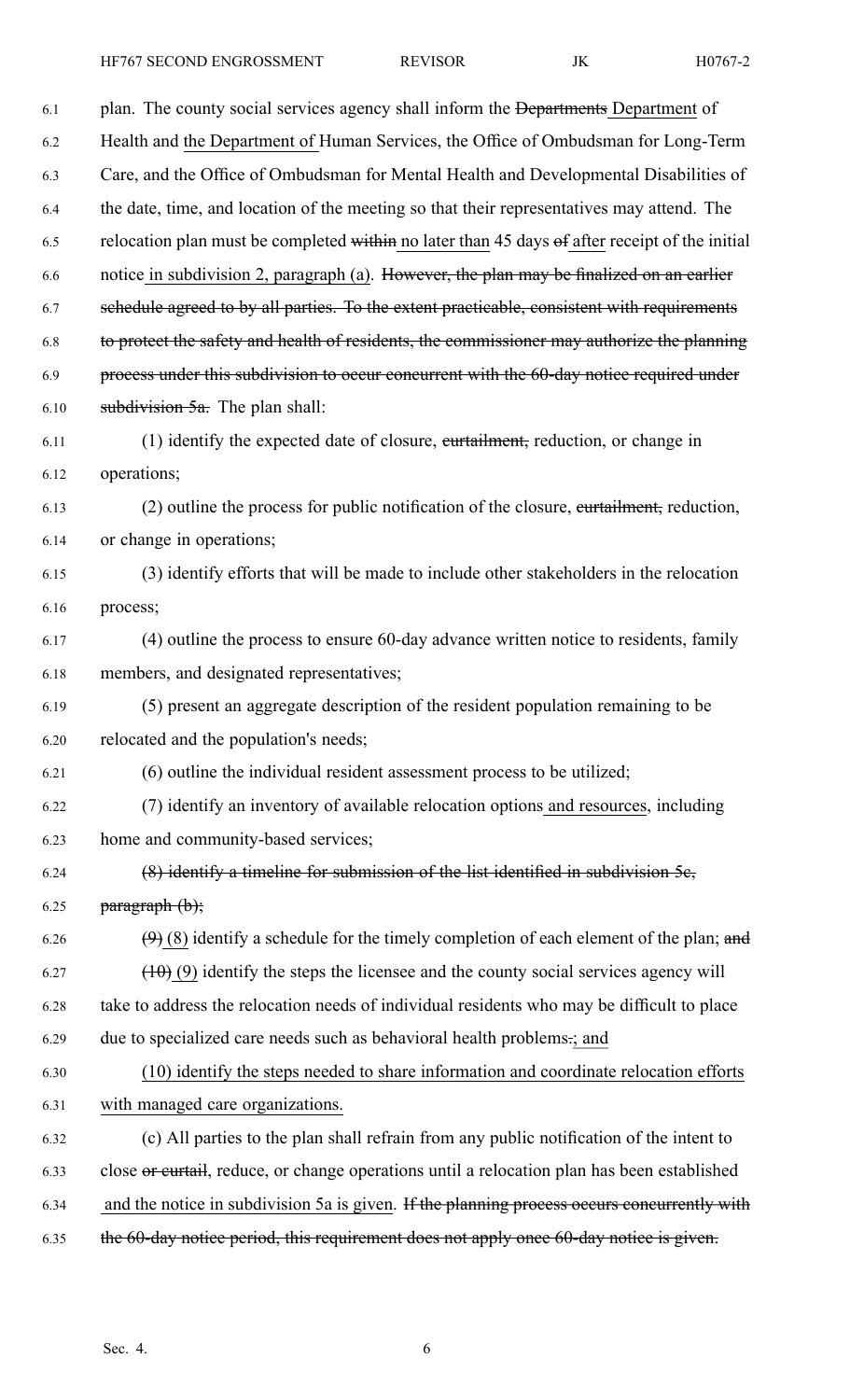HF767 SECOND ENGROSSMENT REVISOR JK H0767-2

- 7.1 Subd. 4. **Responsibilities of licensee for resident relocations.** The licensee shall 7.2 provide for the safe, orderly, and appropriate relocation of residents. The licensee and 7.3 facility staff shall cooperate with representatives from the county social services agency, 7.4 the Department of Health, the Department of Human Services, the Office of Ombudsman 7.5 for Long-Term Care, and the Office of Ombudsman for Mental Health and Developmental 7.6 Disabilities in planning for and implementing the relocation of residents. 7.7 Subd. 5. **Licensee responsibilities prior related to relocation sending the notice** 7.8 **in subdivision 5a.** (a) The licensee shall establish an interdisciplinary team responsible 7.9 for coordinating and implementing the plan. The interdisciplinary team shall include 7.10 representatives from the county social services agency, the Office of Ombudsman for 7.11 Long-Term Care, the Office of the Ombudsman for Mental Health and Developmental 7.12 Disabilities, facility staff that provide direct care services to the residents, and facility 7.13 administration. 7.14 (b) Concurrent with the notice provided in subdivision 5a, the licensee shall 7.15 provide <sup>a</sup> an updated resident census summary document to the county social services 7.16 agency, the Ombudsman for Long-Term Care, and the Ombudsman for Mental Health 7.17 and Developmental Disabilities that includes the following information on each resident 7.18 to be relocated: 7.19 (1) resident name; 7.20 (2) date of birth; 7.21 (3) Social Security number; 7.22 (4) paymen<sup>t</sup> source and medical assistance identification number, if applicable; 7.23 (5) county of financial responsibility if the resident is enrolled in <sup>a</sup> Minnesota health 7.24 care program; 7.25 (6) date of admission to the facility; 7.26 (7) all current diagnoses; 7.27 (8) the name of and contact information for the resident's physician; 7.28 (9) the name and contact information for the resident's family or other designated 7.29 representative responsible party; 7.30 (10) the names name of and contact information for any case managers manager, 7.31 managed care coordinator, or other care coordinator, if known; and 7.32 (11) information on the resident's status related to commitment and probation.; and 7.33 (12) the name of the managed care organization in which the resident is enrolled, 7.34 if known. 7.35 (c) The licensee shall consult with the county social services agency on the
- 7.36 availability and development of available resources and on the resident relocation process.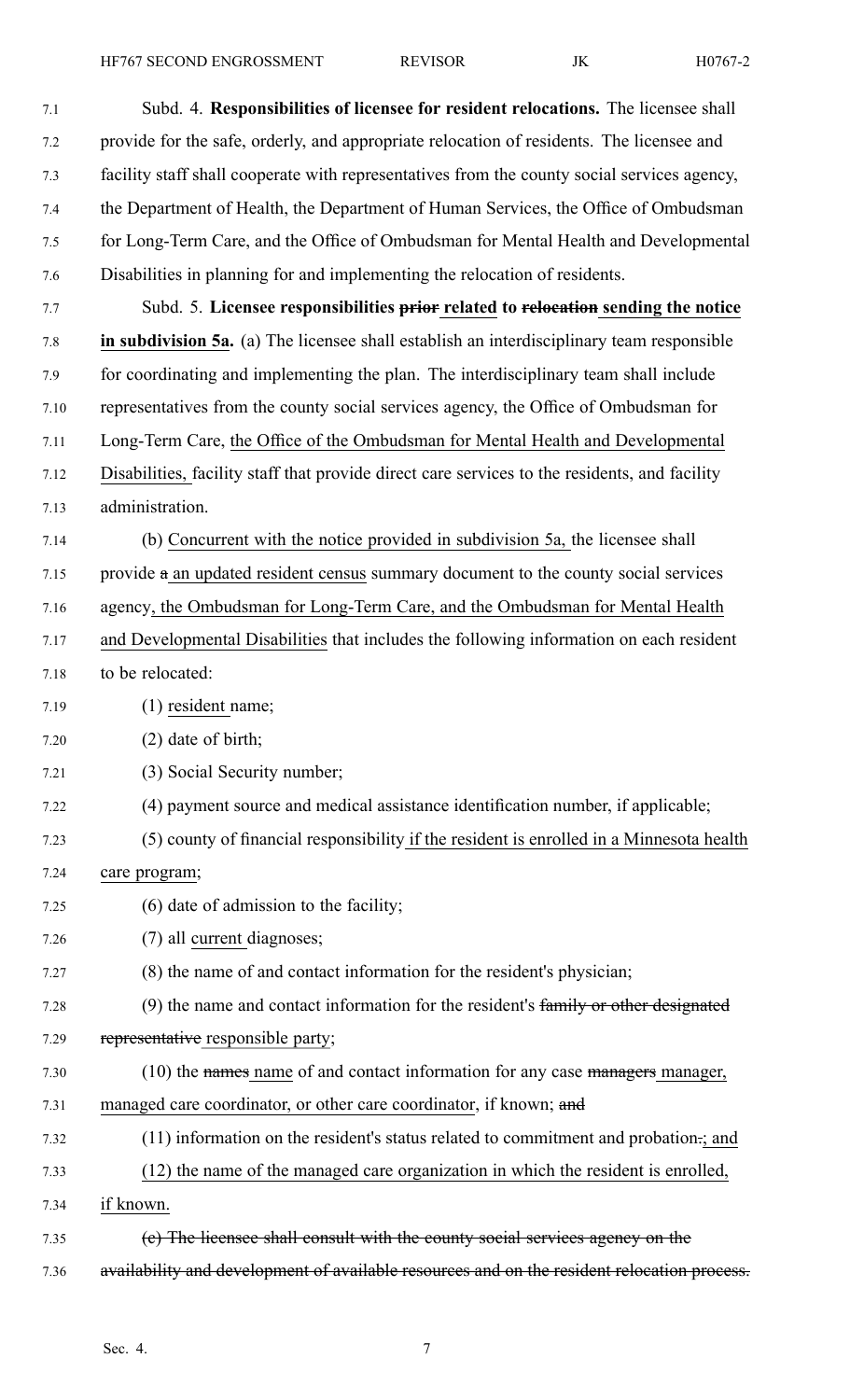| 8.1  | Subd. 5a. Administrator and licensee responsibilities responsibility to provide                    |
|------|----------------------------------------------------------------------------------------------------|
| 8.2  | <b>notice.</b> At least 60 days before the proposed date of closing, eurtailment, reduction, or    |
| 8.3  | change in operations as agreed to in the plan, the licensee administrator shall send a             |
| 8.4  | written notice of closure or curtailment, reduction, or change in operations to each resident      |
| 8.5  | being relocated, the resident's family member or designated representative responsible             |
| 8.6  | party, and the resident's managed care organization if it is known, the county social              |
| 8.7  | services agency, the commissioner of health, the commissioner of human services, the               |
| 8.8  | Office of Ombudsman for Long-Term Care and the Office of Ombudsman for Mental                      |
| 8.9  | Health and Developmental Disabilities, the resident's attending physician, and, in the case        |
| 8.10 | of a complete facility closure, the Centers for Medicare and Medicaid Services regional            |
| 8.11 | office designated representative. The notice must include the following:                           |
| 8.12 | (1) the date of the proposed closure, eurtailment, reduction, or change in operations;             |
| 8.13 | (2) the name, address, telephone number, faesimile number, and e-mail address                      |
| 8.14 | contact information of the individual or individuals in the facility responsible for providing     |
| 8.15 | assistance and information;                                                                        |
| 8.16 | (3) notification of upcoming meetings for residents, families and designated                       |
| 8.17 | representatives responsible parties, and resident and family councils to discuss the plan          |
| 8.18 | for relocation of residents;                                                                       |
| 8.19 | (4) the name, address, and telephone number contact information of the county                      |
| 8.20 | social services agency contact person; and                                                         |
| 8.21 | (5) the name, address, and telephone number contact information of the Office of                   |
| 8.22 | Ombudsman for Long-Term Care and the Office of Ombudsman for Mental Health and                     |
| 8.23 | Developmental Disabilities.                                                                        |
| 8.24 | The notice must comply with all applicable state and federal requirements for notice               |
| 8.25 | of transfer or discharge of nursing home residents.                                                |
| 8.26 | Subd. 5b. Licensee responsibility regarding medical information. The licensee                      |
| 8.27 | shall request the attending physician provide or arrange for the release of medical                |
| 8.28 | information needed to update resident medical records and prepare all required forms               |
| 8.29 | and discharge summaries.                                                                           |
| 8.30 | Subd. 5c. Licensee responsibility regarding placement information. $(a)$ The                       |
| 8.31 | licensee shall provide sufficient preparation to residents each resident to ensure safe, and       |
| 8.32 | orderly <del>, and appropriate</del> discharge and relocation. The licensee shall assist residents |
| 8.33 | each resident in finding placements that respond to personal preferences, such as desired          |
| 8.34 | geographic location take into consideration quality, services, location, the resident's needs      |
| 8.35 | and choices, and the best interests of each resident.                                              |

Sec. 4. 8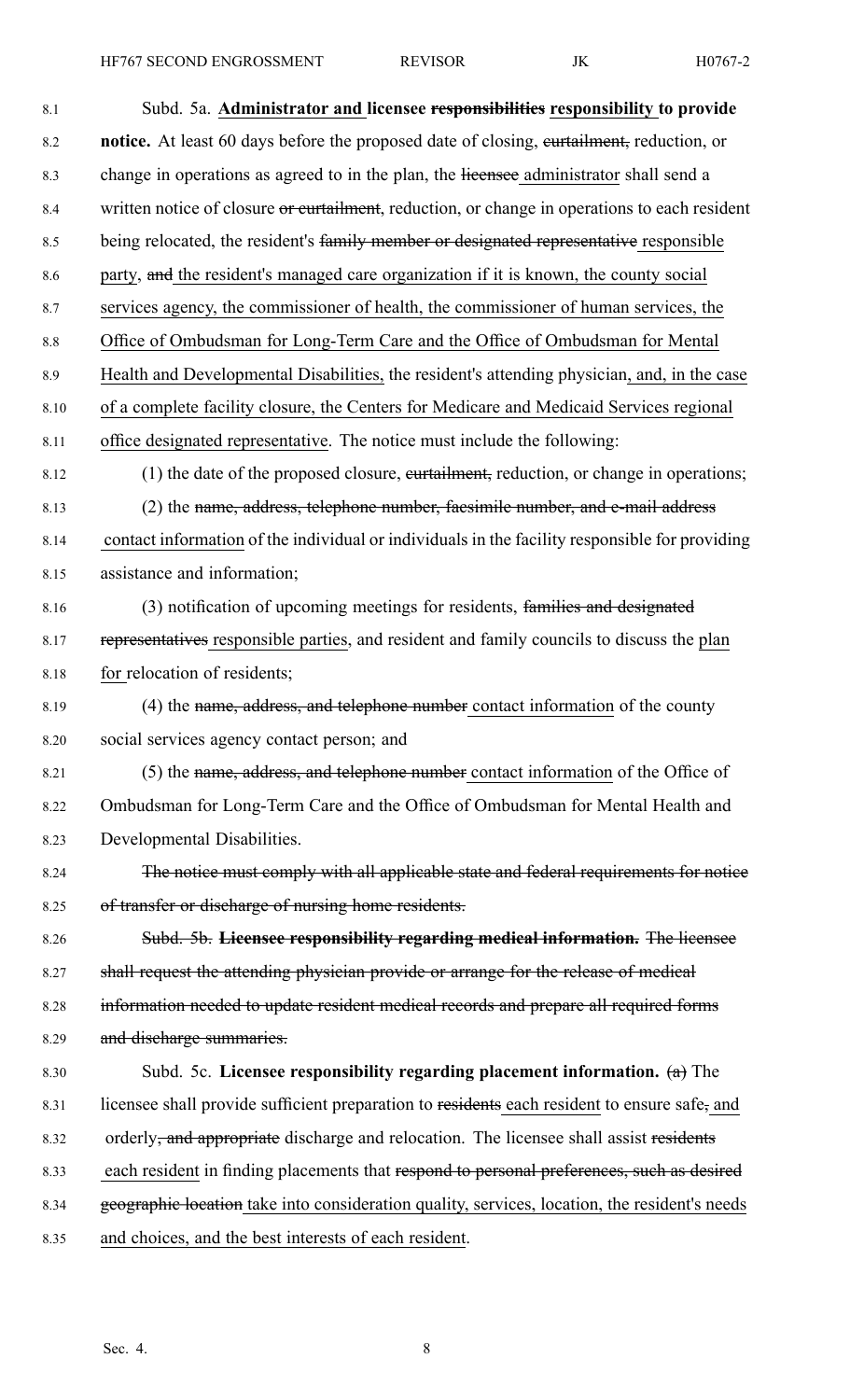- 9.1 (b) The licensee shall prepare a resource list with several relocation options for each 9.2 resident. The list must contain the following information for each relocation option, 9.3 when applicable: 9.4 (1) the name, address, and telephone and facsimile numbers of each facility with 9.5 appropriate, available beds or services; 9.6  $(2)$  the certification level of the available beds; 9.7 (3) the types of services available; and 9.8 (4) the name, address, and telephone and facsimile numbers of appropriate available 9.9 home and community-based placements, services, and settings or other options for 9.10 individuals with special needs. 9.11 The list shall be made available to residents and their families or designated 9.12 representatives, and upon request to the Office of Ombudsman for Long-Term Care, the 9.13 Office of Ombudsman for Mental Health and Developmental Disabilities, and the county 9.14 social services agency. 9.15 (e) The Senior LinkAge line may make available via a Web site the name, address, 9.16 and telephone and facsimile numbers of each facility with available beds, the certification 9.17 level of the available beds, the types of services available, and the number of beds that are 9.18 available as updated daily by the listed facilities. The licensee must provide residents, 9.19 their families or designated representatives, the Office of Ombudsman for Long-Term 9.20 Care, the Office of Ombudsman for Mental Health and Developmental Disabilities, and 9.21 the county social services agency with the toll-free number and Web site address for 9.22 the Senior LinkAge line. 9.23 Subd. 5d. **Licensee responsibility to meet with residents and families responsible**
- 9.24 **parties.** Following the establishment of the plan, the licensee shall conduct meetings with 9.25 residents, families and designated representatives responsible parties, and resident and 9.26 family councils to notify them of the process for resident relocation. Representatives from 9.27 the local county social services agency, the Office of Ombudsman for Long-Term Care, 9.28 the Office of Ombudsman for Mental Health and Developmental Disabilities, managed 9.29 care organizations with residents in the facility, the commissioner of health, and the 9.30 commissioner of human services shall receive advance notice of the meetings.
- 9.31 Subd. 5e. **Licensee responsibility for site visits.** The licensee shall assist 9.32 residents desiring to make site visits to facilities with available beds or other appropriate 9.33 living options to which the resident may relocate, unless it is medically inadvisable, as 9.34 documented by the attending physician in the resident's care record. The licensee shall 9.35 provide or arrange make available to the resident at no charge transportation for up to 9.36 three site visits to facilities or other living options within a 50-mile radius to which the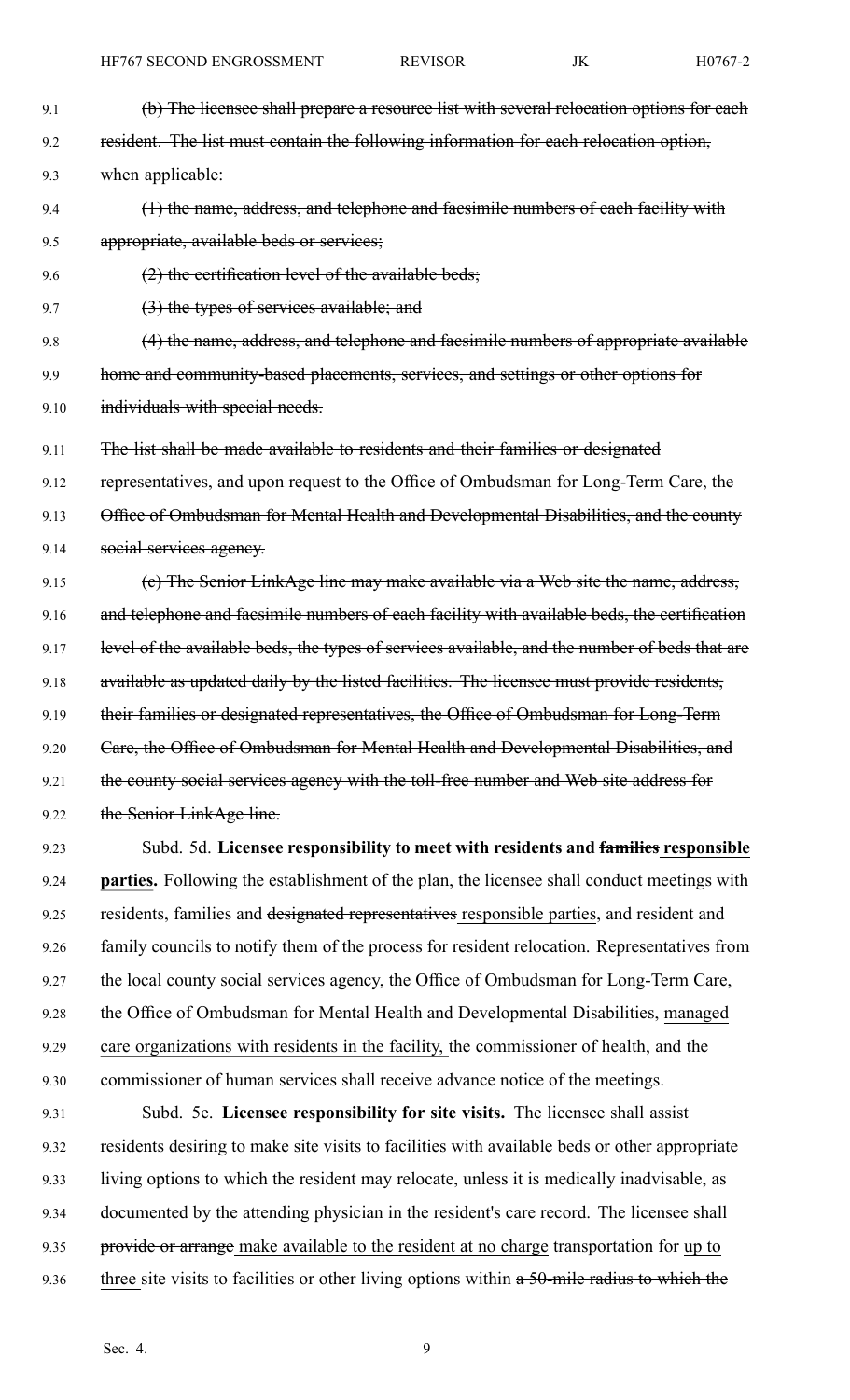- 10.1 resident may relocate, or within a larger radius if no suitable options are available within 10.2 50 miles. The licensee shall provide available written materials to residents on a potential 10.3 new facility or living option the county or contiguous counties.
- 10.4 Subd. 5f. **Licensee responsible responsibility for resident property, funds, and** 10.5 **telephone service communication devices.** (a) The licensee shall complete an inventory 10.6 of resident personal possessions and provide <sup>a</sup> copy of the final inventory to the resident 10.7 and the resident's designated representative responsible party prior to relocation. The 10.8 licensee shall be responsible for the transfer of the resident's possessions for all relocations 10.9 within a 50-mile radius of the facility, or within a larger radius if no suitable options are 10.10 available within 50 miles to a selected new location within the county or contiguous 10.11 counties. The licensee shall complete the transfer of resident possessions in <sup>a</sup> timely 10.12 manner<del>, but no later than the date of the actual physical relocation of the resident</del>.
- 10.13 (b) The licensee shall complete <sup>a</sup> final accounting of personal funds held in trust 10.14 by the facility and provide <sup>a</sup> copy of this accounting to the resident and the resident's 10.15 family or the resident's designated representative responsible party. The licensee shall be 10.16 responsible for the transfer of all personal funds held in trust by the facility. The licensee 10.17 shall complete the transfer of all personal funds in <sup>a</sup> timely manner.
- 10.18 (c) The licensee shall assist residents with the transfer and reconnection of service 10.19 for telephones or, for residents who are deaf or blind, other personal communication 10.20 devices or services. The licensee shall pay the costs associated with reestablishing 10.21 service for telephones or other personal communication devices or services, such as 10.22 connection fees or other onetime charges. The transfer or and reconnection of personal 10.23 communication devices or services shall be completed in <sup>a</sup> timely manner.
- 10.24 Subd. 5g. **Licensee responsibilities for final written discharge notice and records** 10.25 **transfer.** (a) The licensee shall provide the resident, the resident's family or designated 10.26 representative responsible parties, the resident's managed care organization, if known, 10.27 and the resident's attending physician with <sup>a</sup> final written discharge notice prior to the 10.28 relocation of the resident. The notice must:
- 10.29 (1) be provided seven days prior to the actual relocation, unless the resident agrees 10.30 to waive the right to advance notice; and
- 10.31 (2) identify the effective date of the anticipated relocation and the destination to 10.32 which the resident is being relocated.
- 10.33 (b) The licensee shall provide the receiving facility or other health, housing, or care 10.34 entity with complete and accurate resident records including contact information on for 10.35 family members, designated representatives responsible parties, guardians, social service 10.36 or other caseworkers, or other contact information and managed care coordinators. These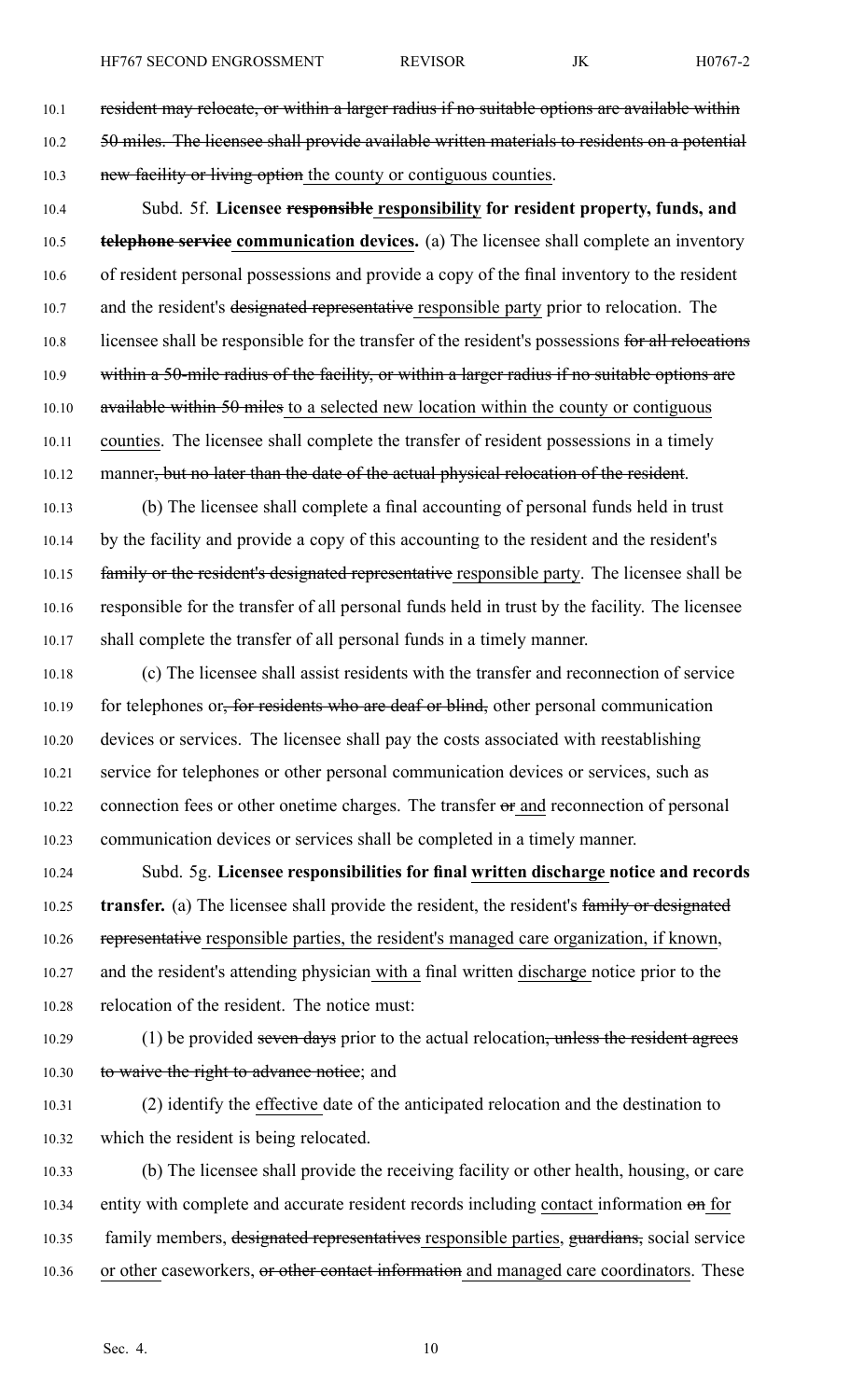11.2 and social services. This includes, but is not limited to, information on preadmission

11.3 screening, Level I and Level II screening, minimum data set (MDS), and all other

11.4 assessments, current resident diagnoses, social, behavioral, and medication information,

11.5 required forms, and discharge summaries.

11.6 (c) For residents with special care needs, the licensee shall consult with the receiving 11.7 facility or other placement entity and provide staff training or other preparation as needed 11.8 to assist in providing for the special needs.

11.9 Subd. 6. **Responsibilities of licensee during relocation.** (a) The licensee shall, at 11.10 no charge to the resident, make arrangements or provide for the transportation of residents 11.11 to the new facility or <del>placement within a 50-mile radius, or within a larger radius if no</del> 11.12 suitable options are available within 50 miles location within the county or contiguous 11.13 counties. The licensee shall provide <sup>a</sup> staff person to accompany the resident during 11.14 transportation to the new location within the county or contiguous counties, upon reques<sup>t</sup> 11.15 of the resident, the resident's family, or designated representative responsible party. The 11.16 discharge and relocation of residents must eomply with all applicable state and federal 11.17 requirements and must be conducted in a safe, and orderly, and appropriate manner. 11.18 The licensee must ensure that there is no disruption in providing meals, medications, or 11.19 treatments of <sup>a</sup> resident during the relocation process.

11.20 (b) Beginning the week following development of the initial relocation plan the 11.21 announcement in subdivision 5a, the licensee shall submit weekly status reports to the 11.22 commissioners commissioner of health and the commissioner of human services or their 11.23 designees, the Ombudsman for Long-Term Care and Ombudsman for Mental Health 11.24 and Developmental Disabilities, and to the county social services agency. The status

11.25 reports must be submitted in the format required by the commissioner of health and the

11.26 commissioner of human services. The initial status repor<sup>t</sup> must identify:

- 11.27 (1) the relocation plan developed;
- 11.28 (2) the interdisciplinary team members; and
- 11.29 (3) the number of residents to be relocated.
- 11.30 (c) Subsequent status reports must identify:
- 11.31 (1) any modifications to the plan;
- 11.32 (2) any change of interdisciplinary team members;
- 11.33 (3) the number of residents relocated;
- 11.34 (4) the destination to which residents have been relocated;
- 11.35 (5) the number of residents remaining to be relocated; and
- 11.36 (6) issues or problems encountered during the process and resolution of these issues.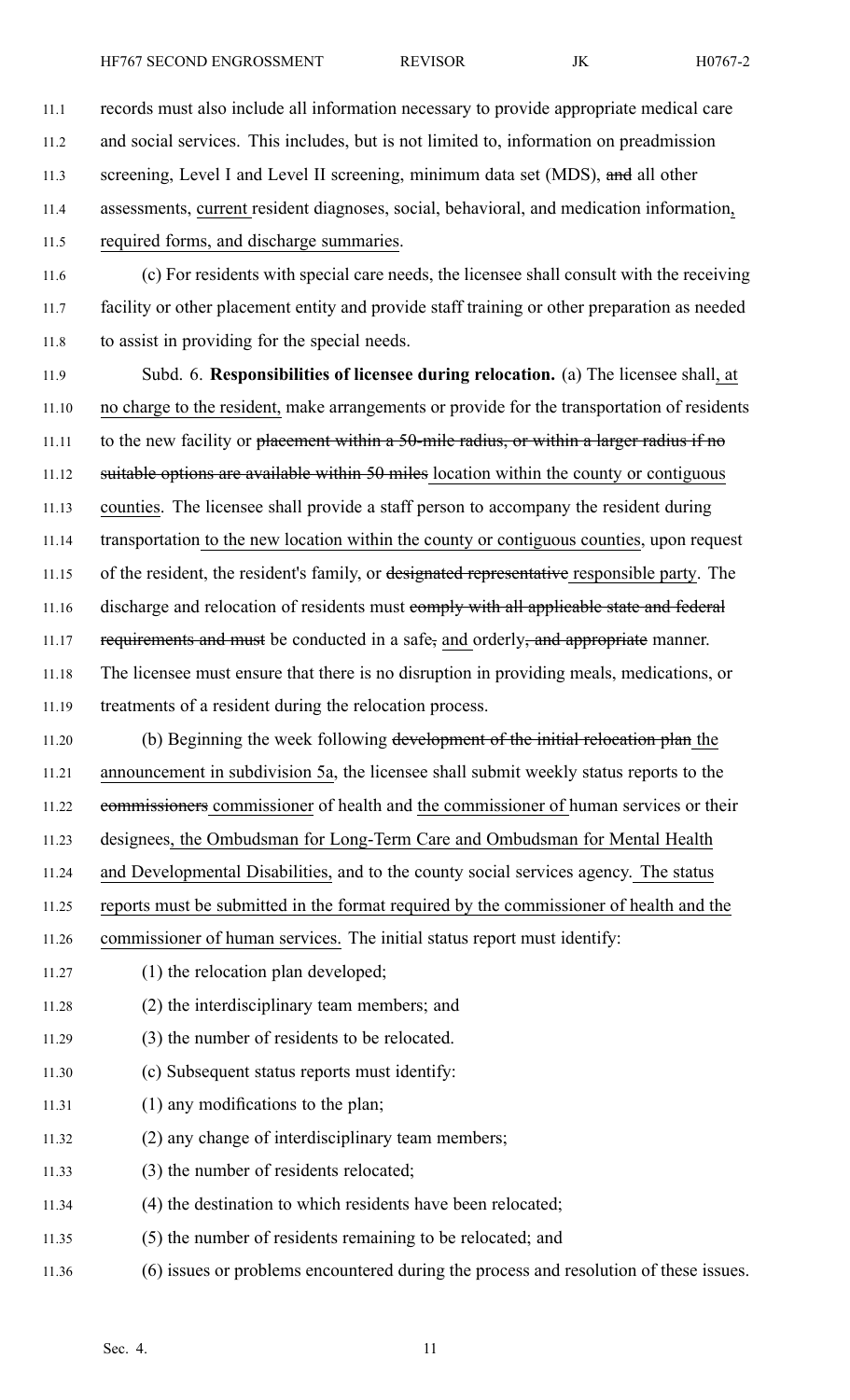12.1 Subd. 7. **Responsibilities of licensee following relocation.** The licensee shall retain 12.2 or make arrangements for the retention of all remaining resident records for the period 12.3 required by law. The licensee shall provide the Department of Health access to these 12.4 records. The licensee shall notify the Department of Health of the location of any resident 12.5 records that have not been transferred to the new facility or other health care entity. 12.6 Subd. 8. **Responsibilities of county social services agency.** (a) The county social 12.7 services agency shall participate in the meeting as outlined in subdivision 3, paragraph 12.8 (b), to develop <sup>a</sup> relocation plan. 12.9 (b) The county social services agency shall designate <sup>a</sup> representative to the 12.10 interdisciplinary team established by the licensee responsible for coordinating the 12.11 relocation efforts. 12.12 (c) The county social services agency shall serve as <sup>a</sup> resource in the relocation 12.13 process. 12.14 (d) Concurrent with the notice sent to residents from the licensee as provided in 12.15 subdivision 5a, the county social services agency shall provide written notice to residents, 12.16 family, or designated representatives and responsible parties describing: 12.17 (1) the county's role in the relocation process and in the follow-up to relocations; 12.18 (2) a the county social services agency contact name, address, and telephone number 12.19 information; and 12.20 (3) the name, address, and telephone number of contact information for the Office 12.21 of Ombudsman for Long-Term Care and the Office of Ombudsman for Mental Health 12.22 and Developmental Disabilities. 12.23 (e) The county social services agency designee shall meet with appropriate facility 12.24 staff to coordinate any assistance in the relocation process. This coordination shall include 12.25 participating in group meetings with residents, families, and designated representatives 12.26 responsible parties to explain the relocation process. 12.27 (f) Beginning from the initial notice given in subdivision 2, the county social services 12.28 agency shall monitor compliance with all components of this section and the plan developed 12.29 under subdivision 3, paragraph (b). If the licensee is not in compliance, the county 12.30 social services agency shall notify the commissioners commissioner of the Departments 12.31 Department of of Health and the commissioner of the Department of Human Services. 12.32 (g) Except as requested by the resident, family member, or designated representative 12.33 or responsible party and within the parameters of the Vulnerable Adults Act, the 12.34 county social services agency, in coordination with the commissioner of health and the 12.35 commissioner of human services, may halt <sup>a</sup> relocation that it deems inappropriate or 12.36 dangerous to the health or safety of <sup>a</sup> resident. In situations where <sup>a</sup> resident relocation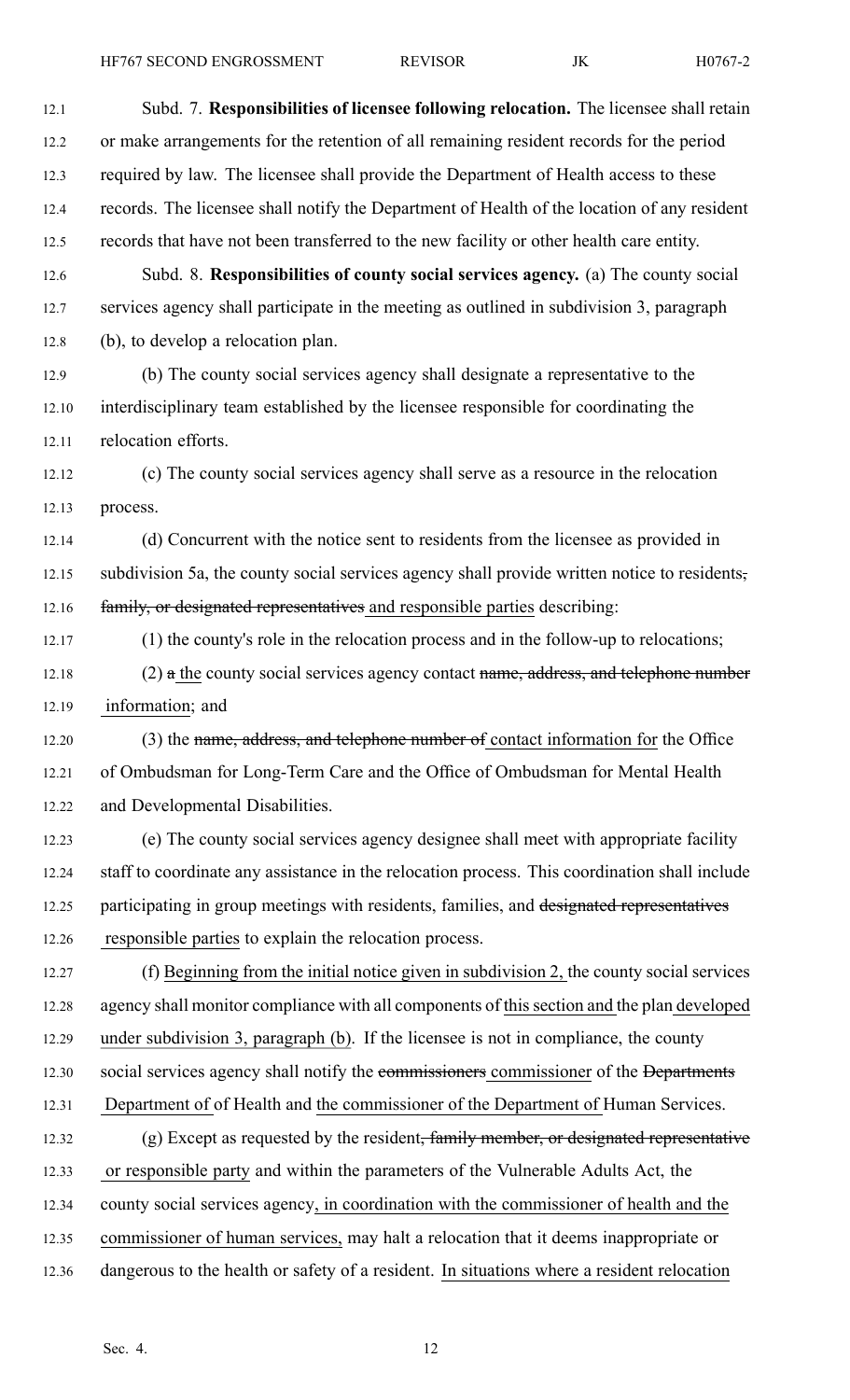13.1 is halted, the county social services agency must notify the resident, family, responsible 13.2 parties, Office of the Ombudsman for Long-Term Care and Office of the Ombudsman for 13.3 Mental Health and Developmental Disabilities, and resident's managed care organization, 13.4 of this action. The county social services agency shall pursue remedies to protect the 13.5 resident during the relocation process, including, but not limited to, assisting the resident 13.6 with filing an appeal of transfer or discharge, notification of all appropriate licensing 13.7 boards and agencies, and other remedies available to the county under section 626.557, 13.8 subdivision 10. 13.9 (h) A member of the county social services agency staff shall visit follow up 13.10 with relocated residents relocated within 100 miles of the county within 30 days after 13.11 the relocation. This requirement does not apply to changes in operation where the 13.12 facility moved to <sup>a</sup> new location and residents chose to move to that new location. 13.13 The requirement also does not apply to residents admitted after the notice of elosure 13.14 in subdivision 5a is given and discharged prior to the actual elosure change in facility 13.15 operations or reduction. County social services agency staff shall interview the resident 13.16 and family or designated representative, observe the resident on site, responsible party and 13.17 review and discuss pertinent medical or social records with appropriate facility staff to: 13.18 (1) assess the adjustment of the resident to the new placement; 13.19 (2) recommend services or methods to meet any special needs of the resident; and 13.20 (3) identify residents at risk. 13.21 (i) The county social services agency may shall conduct subsequent follow-up visits 13.22 on-site in cases where the adjustment of the resident to the new placement is in question. 13.23 (j) Within 60 days of the completion of the follow-up visits under paragraphs (h) and 13.24 (i), the county social services agency shall submit <sup>a</sup> written summary of the follow-up 13.25 work to the <del>Departments</del> Department of Health and the Department of Human Services in 13.26 <sup>a</sup> manner approved by the commissioners. 13.27 (k) The county social services agency shall submit to the <del>Departments</del> Department 13.28 of Health and the Department of Human Services <sup>a</sup> repor<sup>t</sup> of any issues that may require 13.29 further review or monitoring. 13.30 (l) The county social services agency shall be responsible for the safe and orderly 13.31 relocation of residents in cases where an emergen<sup>t</sup> need arises or when the licensee has 13.32 abrogated its responsibilities under the plan.

13.33 Subd. 9. **Penalties.** Upon the recommendation of the commissioner of health, 13.34 the commissioner of human services may eliminate <sup>a</sup> closure rate adjustment under 13.35 subdivision 10 for violations of this section.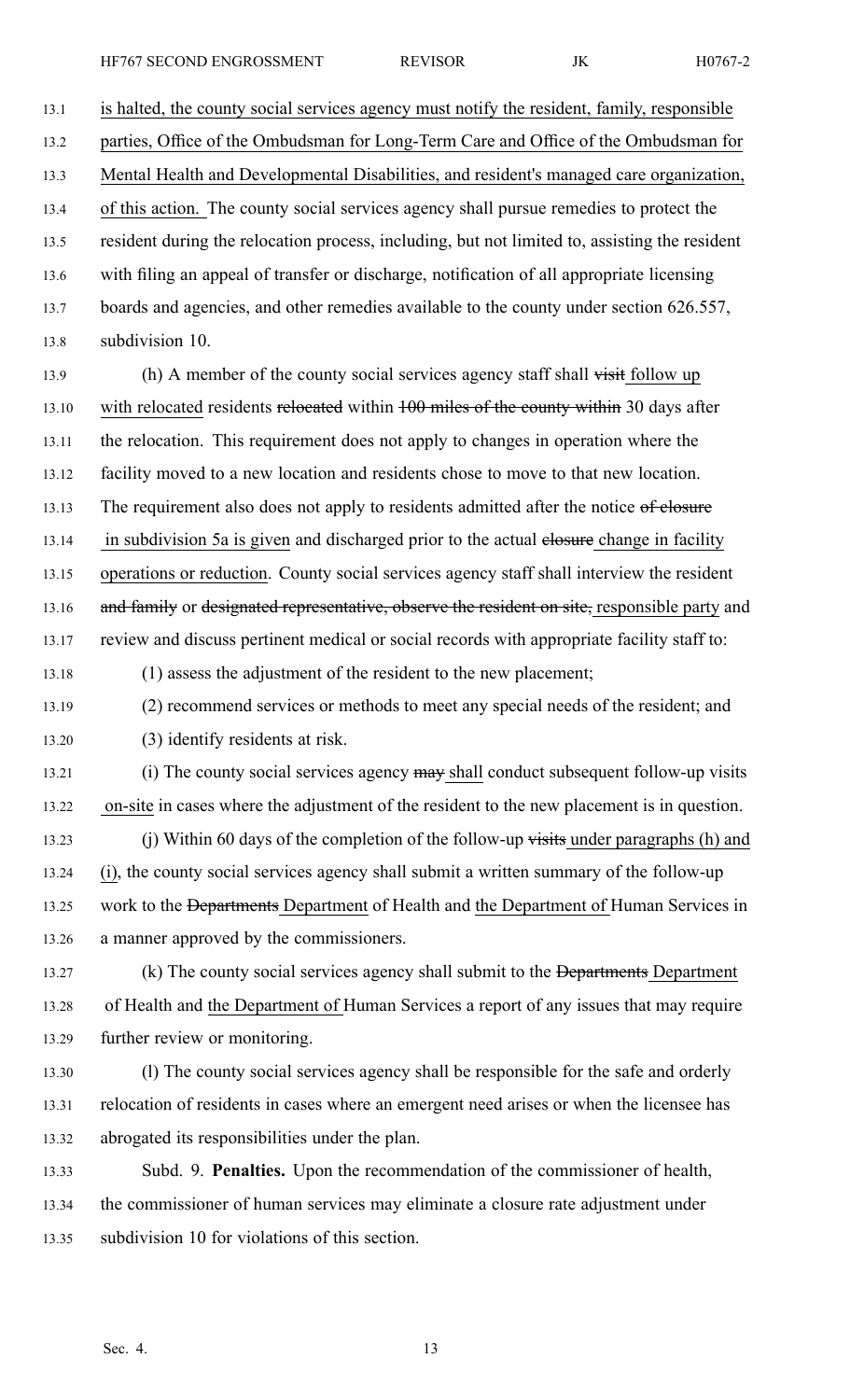14.1 Subd. 10. **Facility closure rate adjustment.** Upon the reques<sup>t</sup> of <sup>a</sup> closing facility, 14.2 the commissioner of human services must allow the facility <sup>a</sup> closure rate adjustment equal 14.3 to <sup>a</sup> 50 percen<sup>t</sup> paymen<sup>t</sup> rate increase to reimburse relocation costs or other costs related to 14.4 facility closure. This rate increase is effective on the date the facility's occupancy decreases 14.5 to 90 percen<sup>t</sup> of capacity days after the written notice of closure is distributed under 14.6 subdivision 5 and shall remain in effect for <sup>a</sup> period of up to 60 days. The commissioner 14.7 shall delay the implementation of rate adjustments under section 256B.437, subdivisions 14.8 3, paragraph (b), and 6, paragraph (a), to offset the cost of this rate adjustment.

14.9 Subd. 11. **County costs.** The commissioner of human services shall allocate up 14.10 to \$450 in total state and federal funds per nursing facility bed that is closing, within 14.11 the limits of the appropriation specified for this purpose, to be used for relocation costs 14.12 incurred by counties for resident relocation under this section or planned closures under 14.13 section 256B.437. To be eligible for this allocation, a county in which a nursing facility 14.14 closes must provide to the commissioner a detailed statement in a form provided by the 14.15 commissioner of additional costs, not to exceed \$450 in total state and federal funds per 14.16 bed closed, that are directly incurred related to the county's role in the relocation process.

14.17 Sec. 5. Minnesota Statutes 2012, section 256B.056, subdivision 3, is amended to read: 14.18 Subd. 3. **Asset limitations for individuals and families.** (a) To be eligible for 14.19 medical assistance, <sup>a</sup> person must not individually own more than \$3,000 in assets, or if <sup>a</sup> 14.20 member of <sup>a</sup> household with two family members, husband and wife, or paren<sup>t</sup> and child, 14.21 the household must not own more than \$6,000 in assets, plus \$200 for each additional 14.22 legal dependent. In addition to these maximum amounts, an eligible individual or family 14.23 may accrue interest on these amounts, but they must be reduced to the maximum at the 14.24 time of an eligibility redetermination. The accumulation of the clothing and personal 14.25 needs allowance according to section 256B.35 must also be reduced to the maximum at 14.26 the time of the eligibility redetermination. The value of assets that are not considered in 14.27 determining eligibility for medical assistance is the value of those assets excluded under 14.28 the supplemental security income program for aged, blind, and disabled persons, with 14.29 the following exceptions:

14.30 (1) household goods and personal effects are not considered;

14.31 (2) capital and operating assets of <sup>a</sup> trade or business that the local agency determines 14.32 are necessary to the person's ability to earn an income are not considered;

14.33 (3) motor vehicles are excluded to the same extent excluded by the supplemental 14.34 security income program;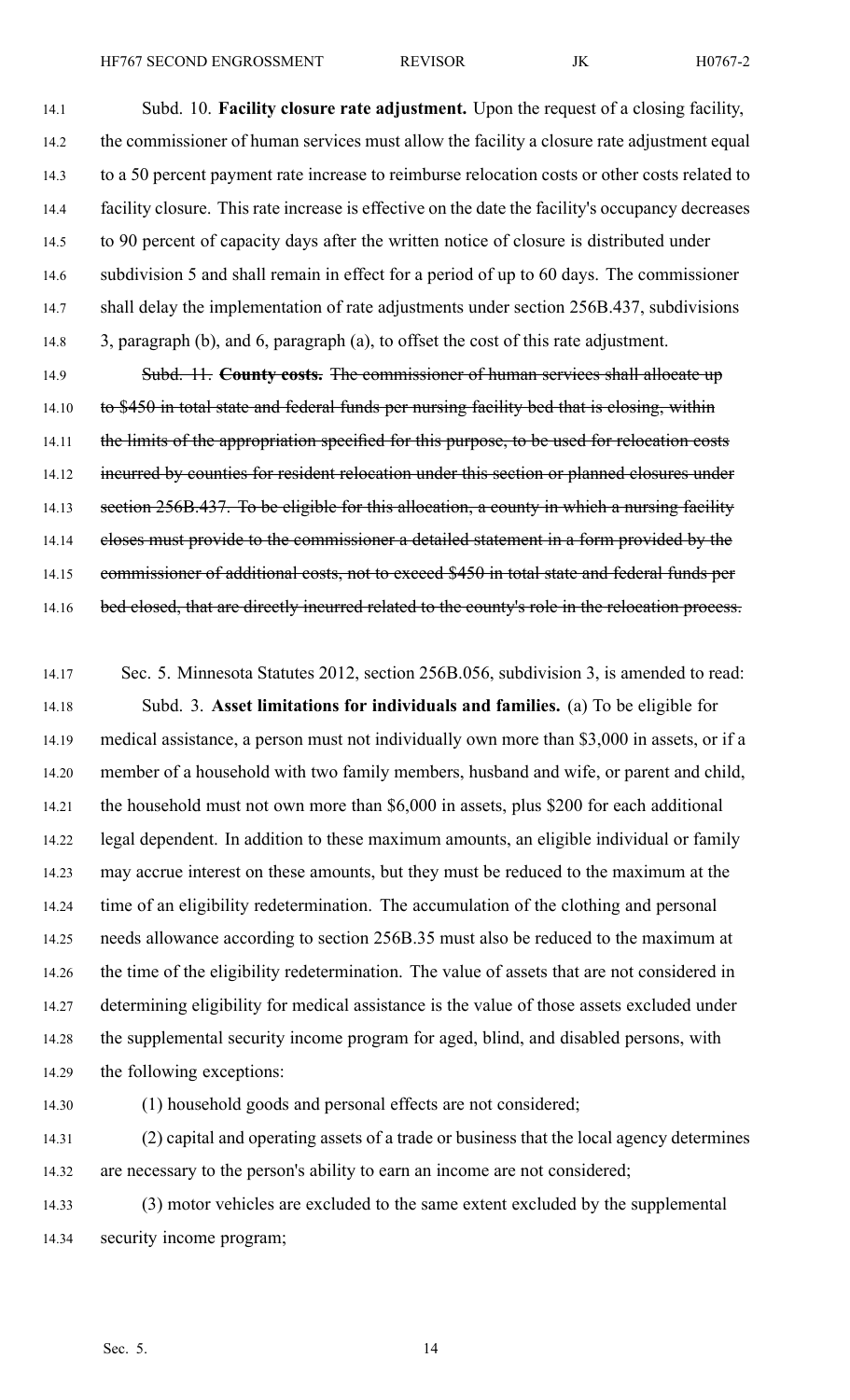HF767 SECOND ENGROSSMENT REVISOR JK H0767-2

- 15.1 (4) assets designated as burial expenses are excluded to the same extent excluded by 15.2 the supplemental security income program. Burial expenses funded by annuity contracts 15.3 or life insurance policies must irrevocably designate the individual's estate as contingent 15.4 beneficiary to the extent proceeds are not used for payment of selected burial expenses;
- 15.5 (5) for <sup>a</sup> person who no longer qualifies as an employed person with <sup>a</sup> disability due 15.6 to loss of earnings, assets allowed while eligible for medical assistance under section 15.7 256B.057, subdivision 9, are not considered for 12 months, beginning with the first month 15.8 of ineligibility as an employed person with <sup>a</sup> disability, to the extent that the person's total 15.9 assets remain within the allowed limits of section 256B.057, subdivision 9, paragraph (d);
- 15.10 (6) when <sup>a</sup> person enrolled in medical assistance under section 256B.057, subdivision 15.11 9, is age 65 or older and has been enrolled during each of the 24 consecutive months 15.12 before the person's 65th birthday, the assets owned by the person and the person's spouse 15.13 must be disregarded, up to the limits of section 256B.057, subdivision 9, paragraph (d), 15.14 when determining eligibility for medical assistance under section 256B.055, subdivision 15.15 7. The income of <sup>a</sup> spouse of <sup>a</sup> person enrolled in medical assistance under section 15.16 256B.057, subdivision 9, during each of the 24 consecutive months before the person's 15.17 65th birthday must be disregarded when determining eligibility for medical assistance 15.18 under section 256B.055, subdivision 7. Persons eligible under this clause are not subject to 15.19 the provisions in section 256B.059. A person whose 65th birthday occurs in 2012 or 2013 15.20 is required to have qualified for medical assistance under section 256B.057, subdivision 9, 15.21 prior to age 65 for at least 20 months in the 24 months prior to reaching age 65; and
- 15.22 (7) effective July 1, 2009, certain assets owned by American Indians are excluded as 15.23 required by section 5006 of the American Recovery and Reinvestment Act of 2009, Public 15.24 Law 111-5. For purposes of this clause, an American Indian is any person who meets the 15.25 definition of Indian according to Code of Federal Regulations, title 42, section 447.50.
- 15.26 (b) No asset limit shall apply to persons eligible under section 256B.055, subdivision 15.27 15.
- 

## 15.28 **EFFECTIVE DATE.** This section is effective January 1, 2014.

- 15.29 Sec. 6. Minnesota Statutes 2012, section 256B.057, subdivision 9, is amended to read: 15.30 Subd. 9. **Employed persons with disabilities.** (a) Medical assistance may be paid 15.31 for <sup>a</sup> person who is employed and who:
- 15.32 (1) but for excess earnings or assets, meets the definition of disabled under the
- 15.33 Supplemental Security Income program;
- 15.34 (2) meets the asset limits in paragraph (d); and
- 15.35 (3) pays <sup>a</sup> premium and other obligations under paragraph (e).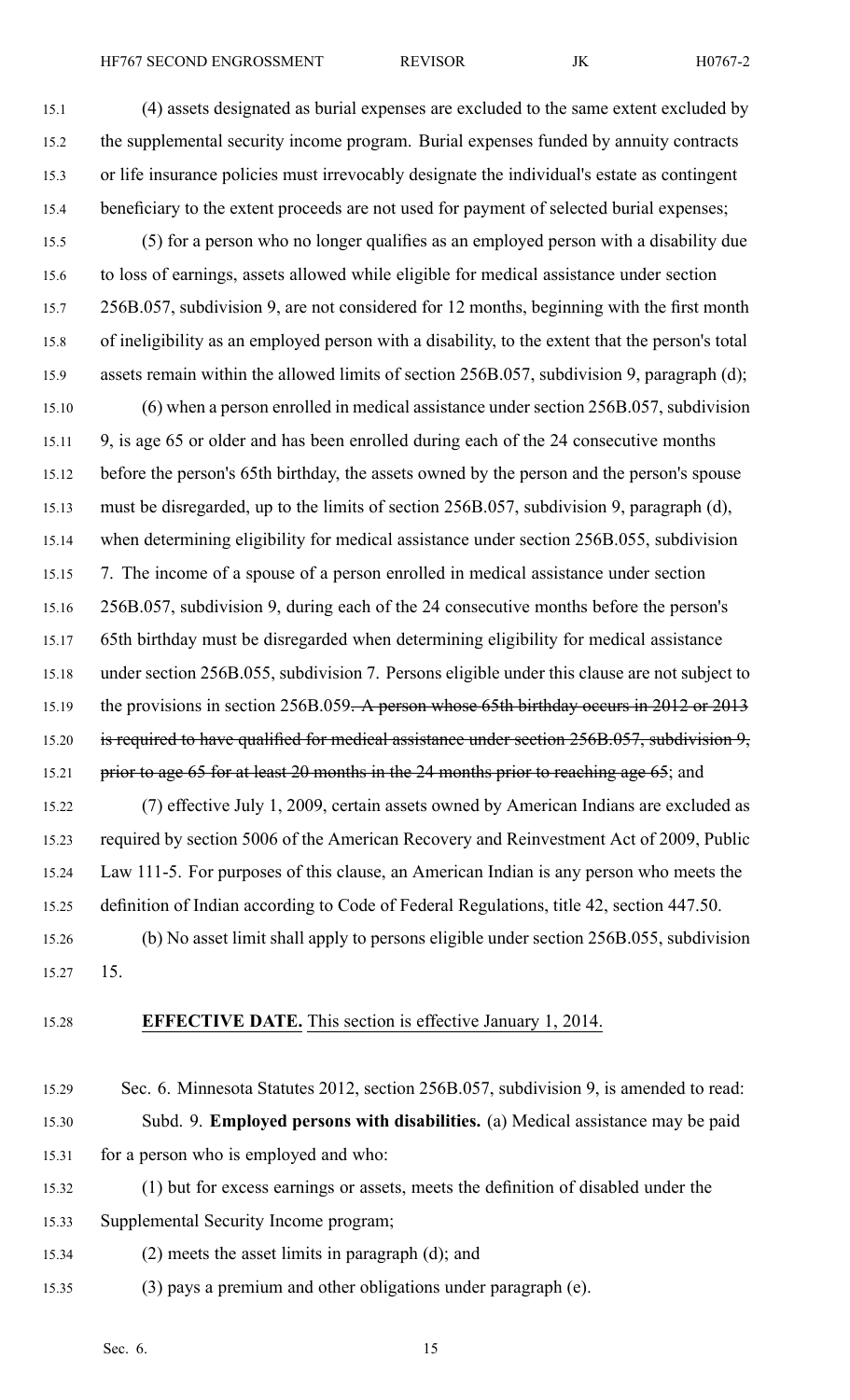16.1 (b) For purposes of eligibility, there is <sup>a</sup> \$65 earned income disregard. To be eligible 16.2 for medical assistance under this subdivision, a person must have more than \$65 of earned 16.3 income. Earned income must have Medicare, Social Security, and applicable state and 16.4 federal taxes withheld. The person must document earned income tax withholding. Any 16.5 spousal income or assets shall be disregarded for purposes of eligibility and premium 16.6 determinations. 16.7 (c) After the month of enrollment, <sup>a</sup> person enrolled in medical assistance under 16.8 this subdivision who: 16.9 (1) is temporarily unable to work and without receipt of earned income due to <sup>a</sup> 16.10 medical condition, as verified by <sup>a</sup> physician; or 16.11 (2) loses employment for reasons not attributable to the enrollee, and is without 16.12 receipt of earned income may retain eligibility for up to four consecutive months after the 16.13 month of job loss. To receive <sup>a</sup> four-month extension, enrollees must verify the medical 16.14 condition or provide notification of job loss. All other eligibility requirements must be met 16.15 and the enrollee must pay all calculated premium costs for continued eligibility. 16.16 (d) For purposes of determining eligibility under this subdivision, <sup>a</sup> person's assets 16.17 must not exceed \$20,000, excluding: 16.18 (1) all assets excluded under section 256B.056; 16.19 (2) retirement accounts, including individual accounts, 401(k) plans, 403(b) plans, 16.20 Keogh plans, and pension plans; 16.21 (3) medical expense accounts set up through the person's employer; and 16.22 (4) spousal assets, including spouse's share of jointly held assets. 16.23 (e) All enrollees must pay <sup>a</sup> premium to be eligible for medical assistance under this 16.24 subdivision, excep<sup>t</sup> as provided under clause (5). 16.25 (1) An enrollee must pay the greater of <sup>a</sup> \$65 premium or the premium calculated 16.26 based on the person's gross earned and unearned income and the applicable family size 16.27 using <sup>a</sup> sliding fee scale established by the commissioner, which begins at one percen<sup>t</sup> of 16.28 income at 100 percen<sup>t</sup> of the federal poverty guidelines and increases to 7.5 percen<sup>t</sup> of 16.29 income for those with incomes at or above 300 percen<sup>t</sup> of the federal poverty guidelines. 16.30 (2) Annual adjustments in the premium schedule based upon changes in the federal 16.31 poverty guidelines shall be effective for premiums due in July of each year. 16.32 (3) All enrollees who receive unearned income must pay five percen<sup>t</sup> of unearned 16.33 income in addition to the premium amount, excep<sup>t</sup> as provided under clause (5). 16.34 (4) Increases in benefits under title II of the Social Security Act shall not be counted 16.35 as income for purposes of this subdivision until July 1 of each year.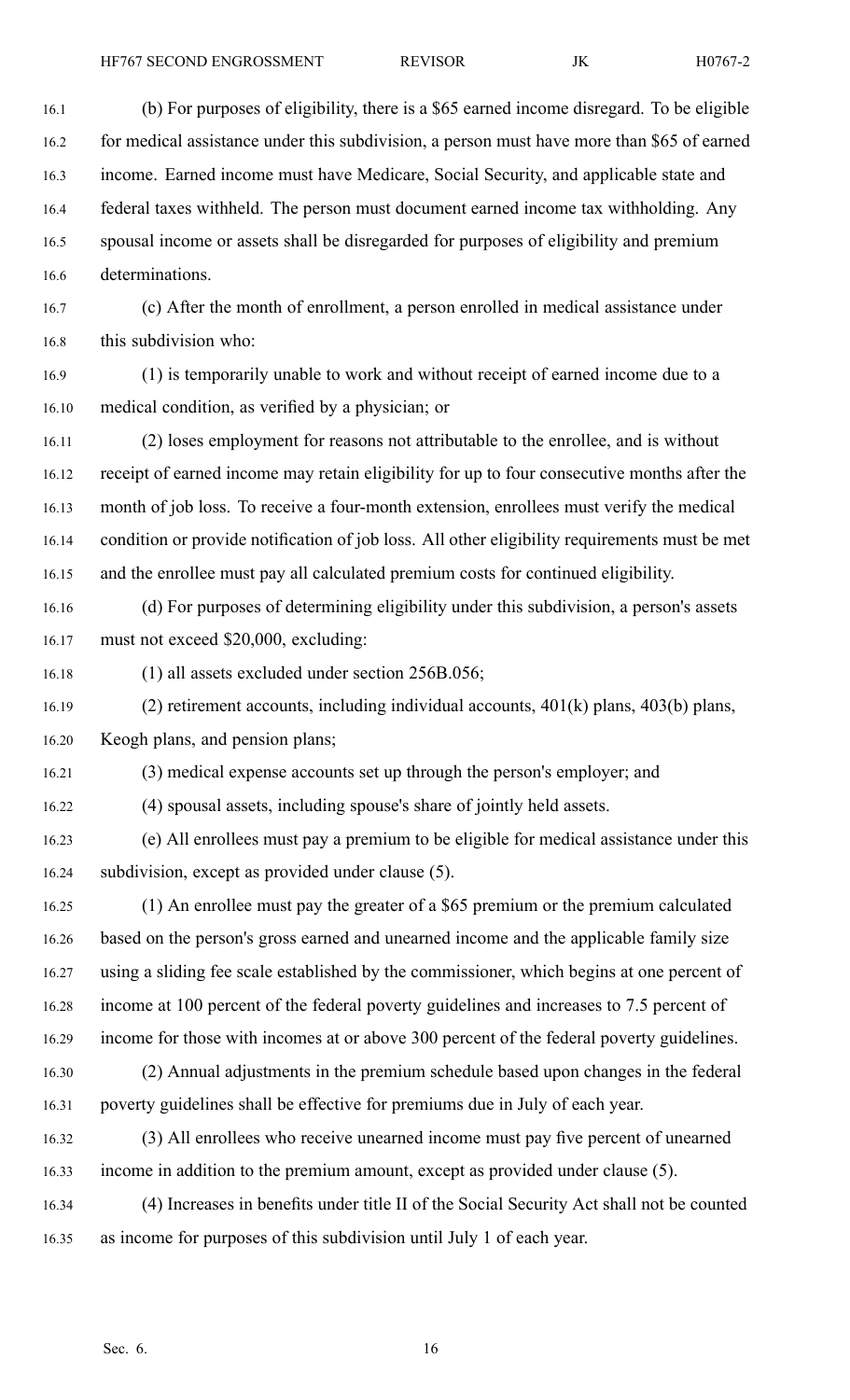17.5 (f) A person's eligibility and premium shall be determined by the local county 17.6 agency. Premiums must be paid to the commissioner. All premiums are dedicated to 17.7 the commissioner.

17.8 (g) Any required premium shall be determined at application and redetermined at 17.9 the enrollee's six-month income review or when <sup>a</sup> change in income or household size is 17.10 reported. Enrollees must repor<sup>t</sup> any change in income or household size within ten days 17.11 of when the change occurs. A decreased premium resulting from <sup>a</sup> reported change in 17.12 income or household size shall be effective the first day of the next available billing month 17.13 after the change is reported. Except for changes occurring from annual cost-of-living 17.14 increases, <sup>a</sup> change resulting in an increased premium shall not affect the premium amount 17.15 until the next six-month review.

17.16 (h) Premium paymen<sup>t</sup> is due upon notification from the commissioner of the 17.17 premium amount required. Premiums may be paid in installments at the discretion of 17.18 the commissioner.

17.19 (i) Nonpayment of the premium shall result in denial or termination of medical 17.20 assistance unless the person demonstrates good cause for nonpayment. Good cause exists 17.21 if the requirements specified in Minnesota Rules, par<sup>t</sup> 9506.0040, subpart 7, items B to 17.22 D, are met. Except when an installment agreemen<sup>t</sup> is accepted by the commissioner, all 17.23 persons disenrolled for nonpaymen<sup>t</sup> of <sup>a</sup> premium must pay any pas<sup>t</sup> due premiums as well 17.24 as current premiums due prior to being reenrolled. Nonpayment shall include paymen<sup>t</sup> with 17.25 <sup>a</sup> returned, refused, or dishonored instrument. The commissioner may require <sup>a</sup> guaranteed 17.26 form of payment as the only means to replace a returned, refused, or dishonored instrument.

17.27 (i) The commissioner shall notify enrollees annually beginning at least 24 months 17.28 before the person's 65th birthday of the medical assistance eligibility rules affecting 17.29 income, assets, and treatment of a spouse's income and assets that will be applied upon 17.30 reaching age  $65$ .

17.31  $(k)$  (j) For enrollees whose income does not exceed 200 percent of the federal 17.32 poverty guidelines and who are also enrolled in Medicare, the commissioner shall 17.33 reimburse the enrollee for Medicare par<sup>t</sup> B premiums under section 256B.0625, 17.34 subdivision 15, paragraph (a).

17.35 Sec. 7. Minnesota Statutes 2012, section 256B.0652, subdivision 5, is amended to read: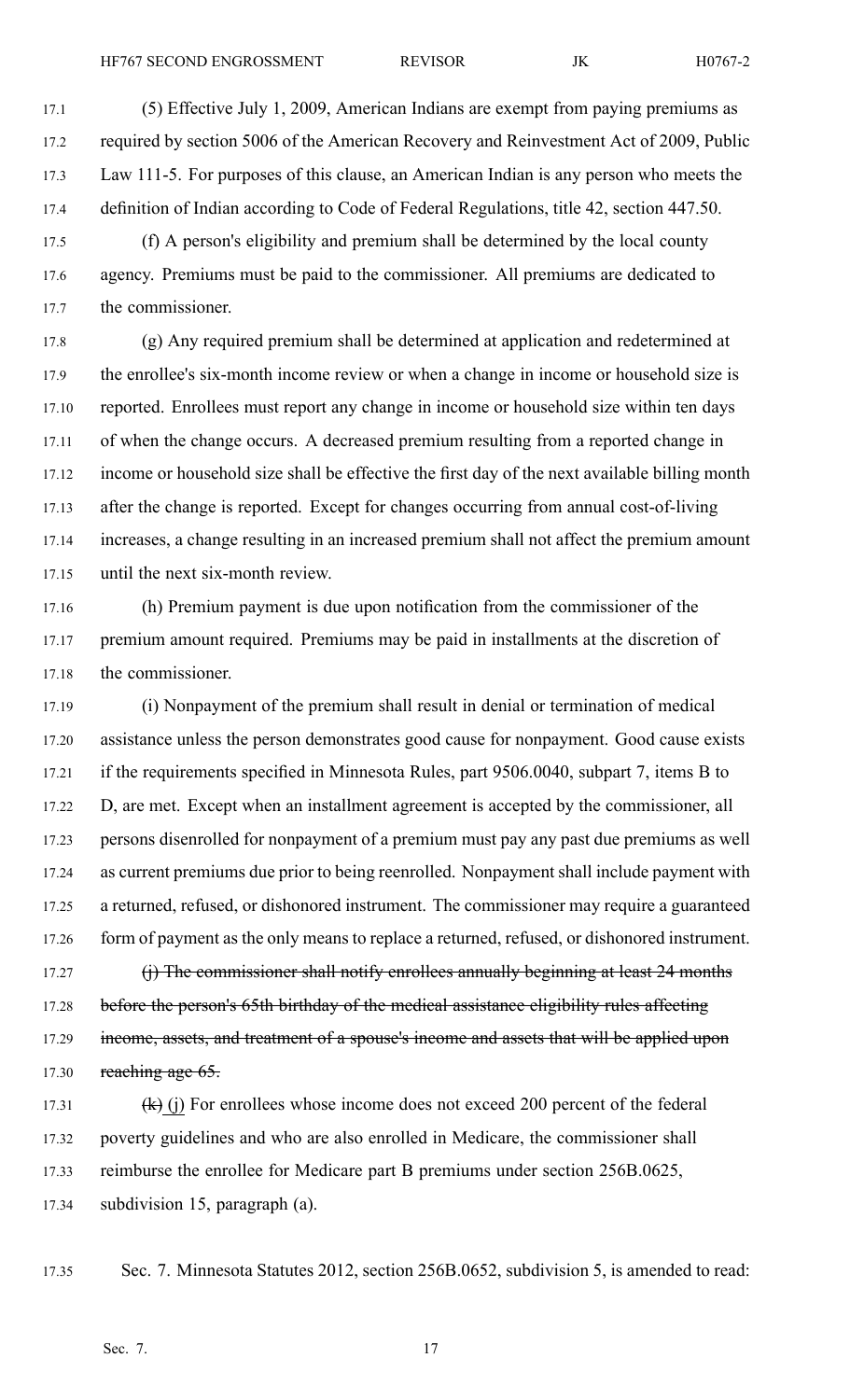18.1 Subd. 5. **Authorization; private duty nursing services.** (a) All private duty 18.2 nursing services shall be authorized by the commissioner or the commissioner's designee. 18.3 Authorization for private duty nursing services shall be based on medical necessity and 18.4 cost-effectiveness when compared with alternative care options. The commissioner may 18.5 authorize medically necessary private duty nursing services in quarter-hour units when: 18.6 (1) the recipient requires more individual and continuous care than can be provided 18.7 during <sup>a</sup> skilled nurse visit; or 18.8 (2) the cares are outside of the scope of services that can be provided by <sup>a</sup> home 18.9 health aide or personal care assistant. 18.10 (b) The commissioner may authorize: 18.11 (1) up to two times the average amount of direct care hours provided in nursing 18.12 facilities statewide for case mix classification "K" as established by the annual cost repor<sup>t</sup> 18.13 submitted to the department by nursing facilities in May 1992; 18.14 (2) private duty nursing in combination with other home care services up to the total 18.15 cost allowed under this subdivision and section 256B.0652, subdivision 6 subdivision 7; 18.16 (3) up to 16 hours per day if the recipient requires more nursing than the maximum 18.17 number of direct care hours as established in clause (1) and the recipient meets the hospital 18.18 admission criteria established under Minnesota Rules, parts 9505.0501 to 9505.0540, but 18.19 for the provision of the nursing services, the recipient would require <sup>a</sup> hospital level of 18.20 care as defined in Code of Federal Regulations, title 42, section 440.10. 18.21 (c) The commissioner may authorize up to 16 hours per day of medically necessary 18.22 private duty nursing services or up to 24 hours per day of medically necessary private duty 18.23 nursing services until such time as the commissioner is able to make <sup>a</sup> determination of 18.24 eligibility for recipients who are cooperatively applying for home care services under 18.25 the community alternative care program developed under section 256B.49, or until it is 18.26 determined by the appropriate regulatory agency that <sup>a</sup> health benefit plan is or is not 18.27 required to pay for appropriate medically necessary health care services. Recipients or their 18.28 representatives must cooperatively assist the commissioner in obtaining this determination. 18.29 Recipients who are eligible for the community alternative care program may not receive 18.30 more hours of nursing under this section and sections 256B.0651, 256B.0653, 256B.0656, 18.31 and 256B.0659 than would otherwise be authorized under section 256B.49.

18.32 Sec. 8. Minnesota Statutes 2012, section 256B.0659, subdivision 7, is amended to read: 18.33 Subd. 7. **Personal care assistance care plan.** (a) Each recipient must have <sup>a</sup> 18.34 current personal care assistance care plan based on the service plan in subdivision 6 that is 18.35 developed by the qualified professional with the recipient and responsible party. A copy of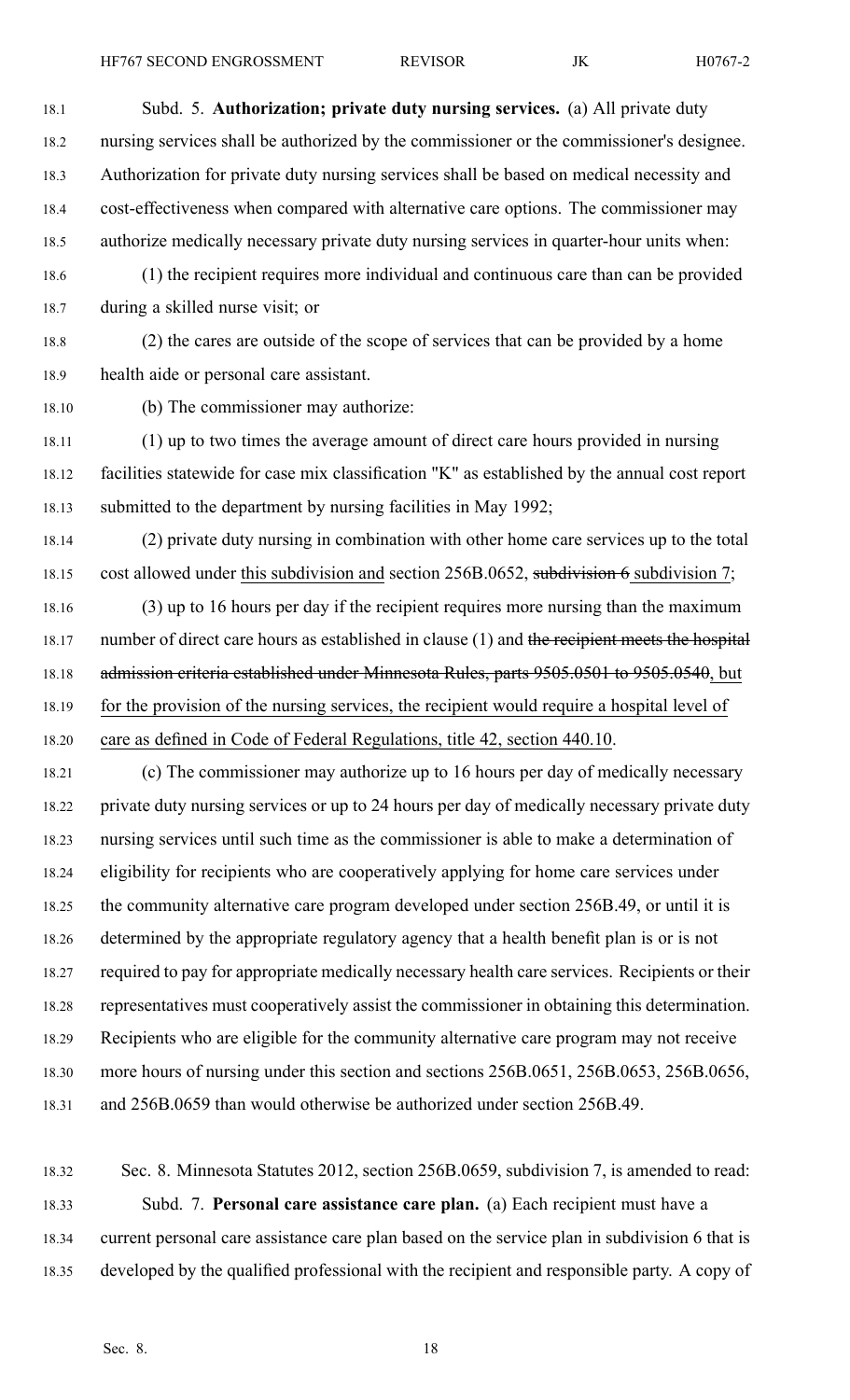- 19.1 the most current personal care assistance care plan is required to be in the recipient's home 19.2 and in the recipient's file at the provider agency. 19.3 (b) The personal care assistance care plan must have the following components: 19.4 (1) start and end date of the care plan; 19.5 (2) recipient demographic information, including name and telephone number; 19.6 (3) emergency numbers, procedures, and <sup>a</sup> description of measures to address 19.7 identified safety and vulnerability issues, including <sup>a</sup> backup staffing plan; 19.8 (4) name of responsible party and instructions for contact; 19.9 (5) description of the recipient's individualized needs for assistance with activities of 19.10 daily living, instrumental activities of daily living, health-related tasks, and behaviors; and 19.11 (6) dated signatures of recipient or responsible party and qualified professional. 19.12 (c) The personal care assistance care plan must have instructions and comments 19.13 about the recipient's needs for assistance and any special instructions or procedures 19.14 required, including whether or not the recipient has requested <sup>a</sup> personal care assistant 19.15 of the same gender. The month-to-month plan for the use of personal care assistance 19.16 services is par<sup>t</sup> of the personal care assistance care plan. The personal care assistance 19.17 care plan must be completed within the first week after start of services with <sup>a</sup> personal 19.18 care provider agency and must be updated as needed when there is <sup>a</sup> change in need for 19.19 personal care assistance services. A new personal care assistance care plan is required 19.20 annually at the time of the reassessment.
- 19.21 Sec. 9. Minnesota Statutes 2012, section 256B.0659, is amended by adding <sup>a</sup> 19.22 subdivision to read:

19.23 Subd. 7a. **Special instructions; gender.** If <sup>a</sup> recipient requests <sup>a</sup> personal care 19.24 assistant of the same gender as the recipient, the personal care assistance agency must 19.25 make <sup>a</sup> reasonable effort to fulfill the request.

19.26 Sec. 10. Minnesota Statutes 2012, section 256B.0911, subdivision 3a, is amended to 19.27 read:

19.28 Subd. 3a. **Assessment and suppor<sup>t</sup> planning.** (a) Persons requesting assessment, 19.29 services planning, or other assistance intended to suppor<sup>t</sup> community-based living, 19.30 including persons who need assessment in order to determine waiver or alternative care 19.31 program eligibility, must be visited by <sup>a</sup> long-term care consultation team within 20 19.32 calendar days after the date on which an assessment was requested or recommended. 19.33 Upon statewide implementation of subdivisions 2b, 2c, and 5, this requirement also 19.34 applies to an assessment of <sup>a</sup> person requesting personal care assistance services and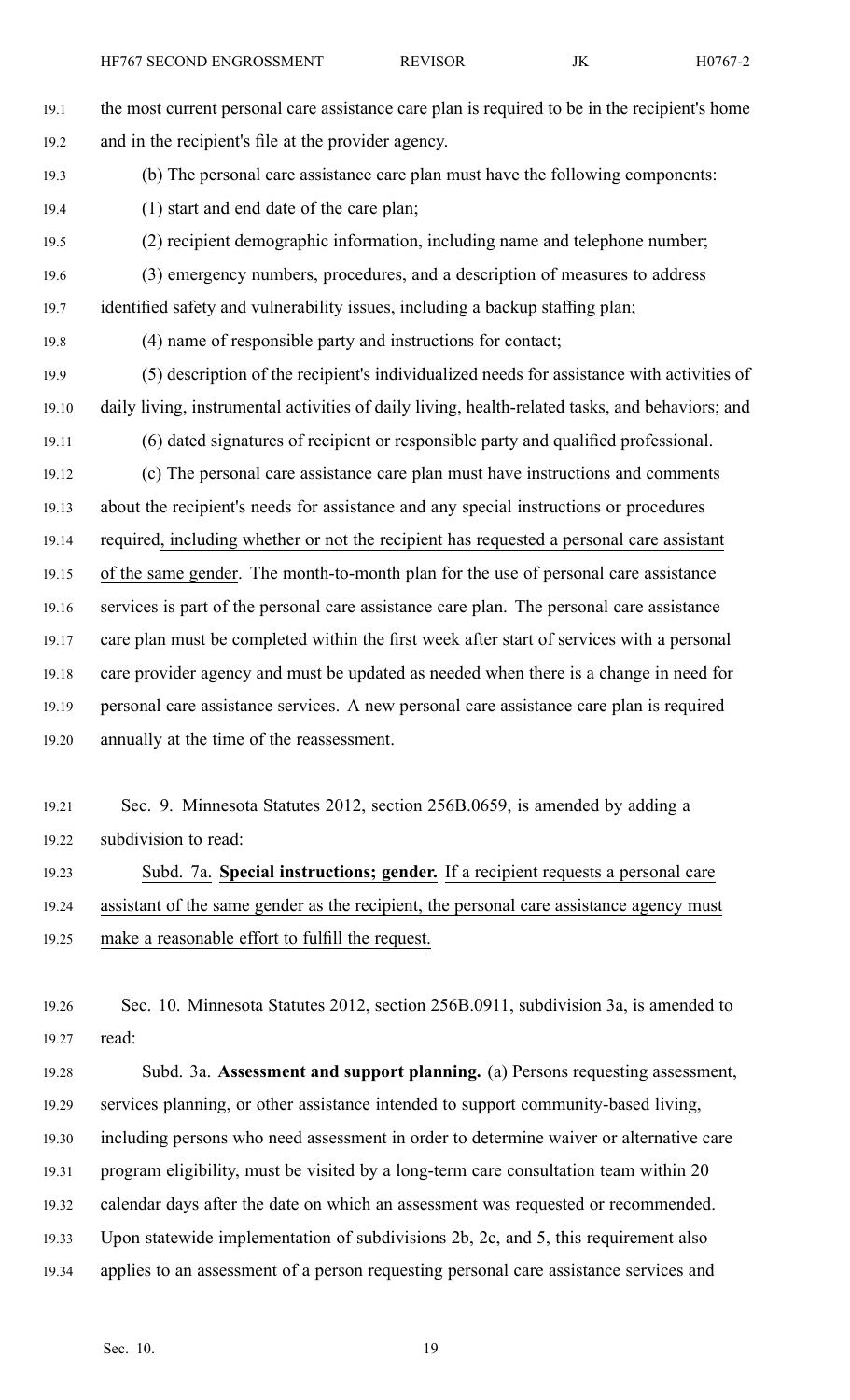20.1 private duty nursing. The commissioner shall provide at least <sup>a</sup> 90-day notice to lead 20.2 agencies prior to the effective date of this requirement. Face-to-face assessments must be 20.3 conducted according to paragraphs (b) to (i).

20.4 (b) The lead agency may utilize <sup>a</sup> team of either the social worker or public health 20.5 nurse, or both. Upon implementation of subdivisions 2b, 2c, and 5, lead agencies shall 20.6 use certified assessors to conduct the assessment. The consultation team members must 20.7 confer regarding the most appropriate care for each individual screened or assessed. For 20.8 <sup>a</sup> person with complex health care needs, <sup>a</sup> public health or registered nurse from the 20.9 team must be consulted.

20.10 (c) The assessment must be comprehensive and include <sup>a</sup> person-centered assessment 20.11 of the health, psychological, functional, environmental, and social needs of referred 20.12 individuals and provide information necessary to develop <sup>a</sup> community suppor<sup>t</sup> plan that 20.13 meets the consumers needs, using an assessment form provided by the commissioner.

20.14 (d) The assessment must be conducted in <sup>a</sup> face-to-face interview with the person 20.15 being assessed and the person's legal representative, and other individuals as requested by 20.16 the person, who can provide information on the needs, strengths, and preferences of the 20.17 person necessary to develop <sup>a</sup> community suppor<sup>t</sup> plan that ensures the person's health and 20.18 safety, but who is not <sup>a</sup> provider of service or has any financial interest in the provision 20.19 of services. For persons who are to be assessed for elderly waiver customized living 20.20 services under section 256B.0915, with the permission of the person being assessed or 20.21 the person's designated or legal representative, the client's current or proposed provider 20.22 of services may submit <sup>a</sup> copy of the provider's nursing assessment or written repor<sup>t</sup> 20.23 outlining its recommendations regarding the client's care needs. The person conducting 20.24 the assessment will notify the provider of the date by which this information is to be 20.25 submitted. This information shall be provided to the person conducting the assessment 20.26 prior to the assessment. For <sup>a</sup> person who is to be assessed for waiver services under 20.27 section 256B.092 or 256B.49, with the permission of the person being assessed or the 20.28 person's designated legal representative, the person's current provider of services may 20.29 submit <sup>a</sup> written repor<sup>t</sup> outlining recommendations regarding the person's care needs 20.30 prepared by <sup>a</sup> direct service employee with <sup>a</sup> least 20 hours of service to that client. The 20.31 person conducting the assessment or reassessment must notify the provider of the date 20.32 by which this information is to be submitted. This information shall be provided to the 20.33 person conducting the assessment and the person or the person's legal representative, and 20.34 must be considered prior to the finalization of the assessment or reassessment. 20.35 (e) If the person chooses to use community-based services, the person or the person's

20.36 legal representative must be provided with <sup>a</sup> written community suppor<sup>t</sup> plan within 40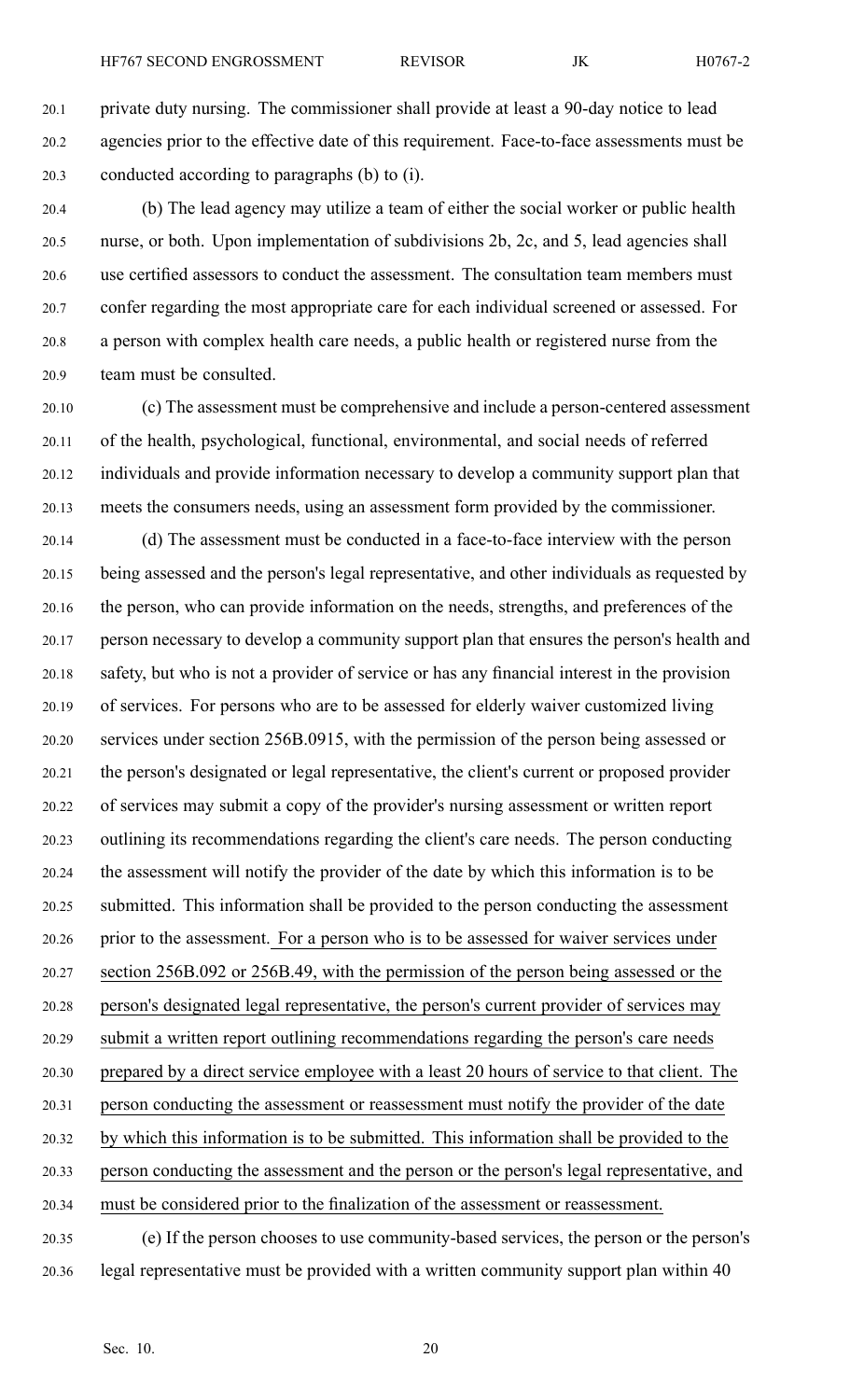21.1 calendar days of the assessment visit, regardless of whether the individual is eligible for 21.2 Minnesota health care programs. The written community suppor<sup>t</sup> plan must include: 21.3 (1) <sup>a</sup> summary of assessed needs as defined in paragraphs (c) and (d); 21.4 (2) the individual's options and choices to meet identified needs, including all 21.5 available options for case managemen<sup>t</sup> services and providers; 21.6 (3) identification of health and safety risks and how those risks will be addressed, 21.7 including personal risk managemen<sup>t</sup> strategies; 21.8 (4) referral information; and 21.9 (5) informal caregiver supports, if applicable.

21.10 For <sup>a</sup> person determined eligible for state plan home care under subdivision 1a, 21.11 paragraph (b), clause (1), the person or person's representative must also receive <sup>a</sup> copy of 21.12 the home care service plan developed by the certified assessor.

21.13 (f) A person may reques<sup>t</sup> assistance in identifying community supports without 21.14 participating in <sup>a</sup> complete assessment. Upon <sup>a</sup> reques<sup>t</sup> for assistance identifying 21.15 community support, the person must be transferred or referred to long-term care options 21.16 counseling services available under sections 256.975, subdivision 7, and 256.01, 21.17 subdivision 24, for telephone assistance and follow up.

21.18 (g) The person has the right to make the final decision between institutional 21.19 placement and community placement after the recommendations have been provided, 21.20 excep<sup>t</sup> as provided in subdivision 4a, paragraph (c).

21.21 (h) The lead agency must give the person receiving assessment or suppor<sup>t</sup> planning, 21.22 or the person's legal representative, materials, and forms supplied by the commissioner 21.23 containing the following information:

21.24 (1) written recommendations for community-based services and consumer-directed 21.25 options;

21.26 (2) documentation that the most cost-effective alternatives available were offered to 21.27 the individual. For purposes of this clause, "cost-effective" means community services and 21.28 living arrangements that cost the same as or less than institutional care. For an individual 21.29 found to meet eligibility criteria for home and community-based service programs under 21.30 section 256B.0915 or 256B.49, "cost-effectiveness" has the meaning found in the federally 21.31 approved waiver plan for each program;

21.32 (3) the need for and purpose of preadmission screening if the person selects nursing 21.33 facility placement;

21.34 (4) the role of long-term care consultation assessment and suppor<sup>t</sup> planning in 21.35 eligibility determination for waiver and alternative care programs, and state plan home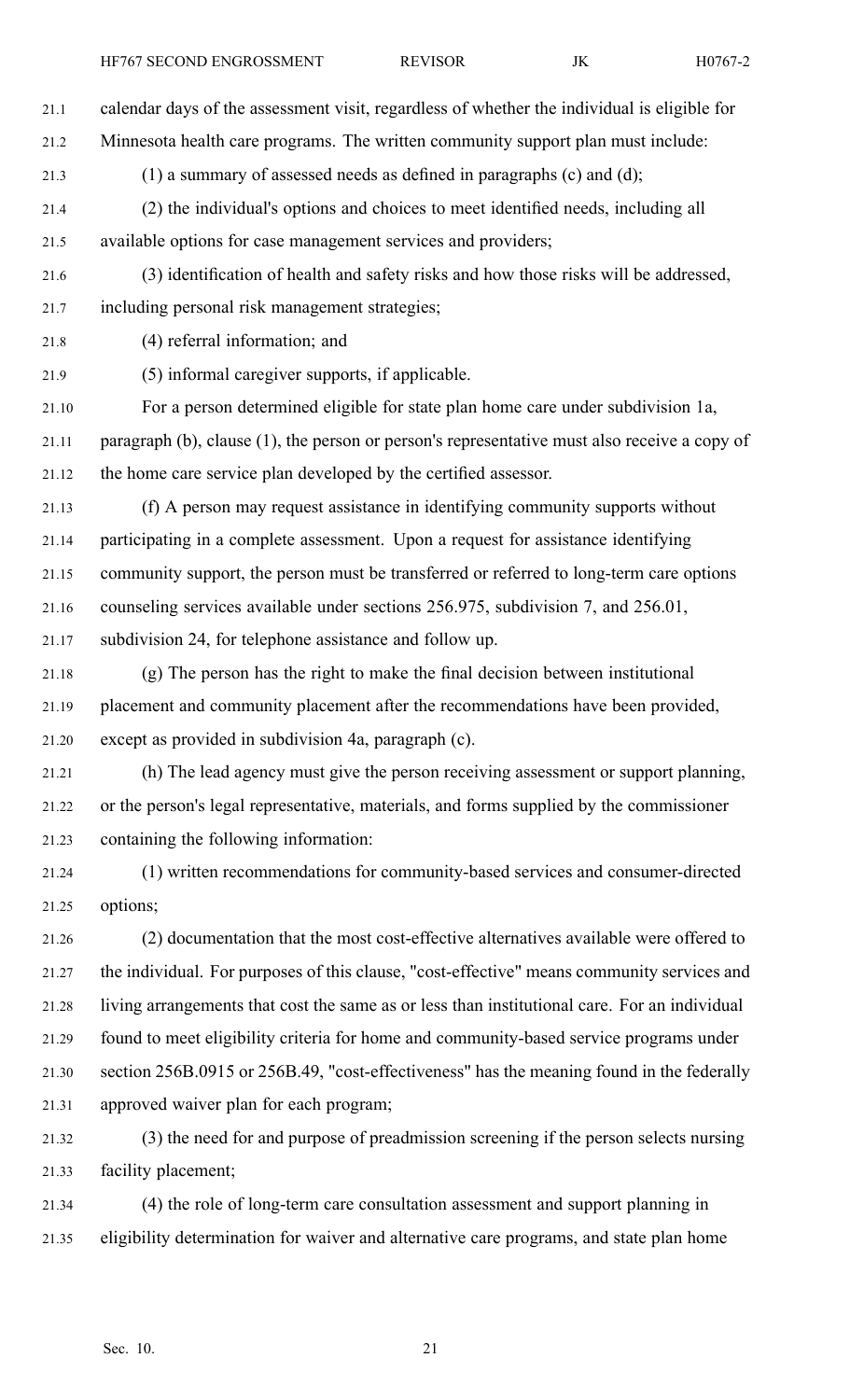22.1 care, case management, and other services as defined in subdivision 1a, paragraphs (a), 22.2 clause  $(7)$ , and  $(b)$ ;

22.3 (5) information about Minnesota health care programs;

- 22.4 (6) the person's freedom to accep<sup>t</sup> or reject the recommendations of the team;
- 22.5 (7) the person's right to confidentiality under the Minnesota Government Data 22.6 Practices Act, chapter 13;

22.7 (8) the certified assessor's decision regarding the person's need for institutional level 22.8 of care as determined under criteria established in section 256B.0911, subdivision 4a, 22.9 paragraph (d), and the certified assessor's decision regarding eligibility for all services and 22.10 programs as defined in subdivision 1a, paragraphs (a), clause  $(7)$ , and  $(b)$ ; and

22.11 (9) the person's right to appeal the certified assessor's decision regarding eligibility 22.12 for all services and programs as defined in subdivision 1a, paragraphs (a), elause clauses  $22.13$  (7), (8), and (9), and (b), and incorporating the decision regarding the need for institutional 22.14 level of care or the lead agency's final decisions regarding public programs eligibility 22.15 according to section 256.045, subdivision 3.

22.16 (i) Face-to-face assessment completed as par<sup>t</sup> of eligibility determination for 22.17 the alternative care, elderly waiver, community alternatives for disabled individuals, 22.18 community alternative care, and brain injury waiver programs under sections 256B.0913, 22.19 256B.0915, and 256B.49 is valid to establish service eligibility for no more than 60 22.20 calendar days after the date of assessment.

22.21 (j) The effective eligibility start date for programs in paragraph (i) can never be 22.22 prior to the date of assessment. If an assessment was completed more than 60 days 22.23 before the effective waiver or alternative care program eligibility start date, assessment 22.24 and suppor<sup>t</sup> plan information must be updated in <sup>a</sup> face-to-face visit and documented in 22.25 the department's Medicaid Management Information System (MMIS). Notwithstanding 22.26 retroactive medical assistance coverage of state plan services, the effective date of 22.27 eligibility for programs included in paragraph (i) cannot be prior to the date the most 22.28 recent updated assessment is completed.

22.29 Sec. 11. Minnesota Statutes 2012, section 256B.092, subdivision 7, is amended to read: 22.30 Subd. 7. **Screening teams Assessments.** (a) Assessments and reassessments shall 22.31 be conducted by certified assessors according to section 256B.0911, and must incorporate 22.32 appropriate referrals to determine eligibility for case managemen<sup>t</sup> under subdivision 1a. 22.33 (b) For persons with developmental disabilities, sereening teams a certified assessor 22.34 shall be established which shall evaluate the need for the an institutional level of care 22.35 provided by residential-based habilitation services, residential services, training and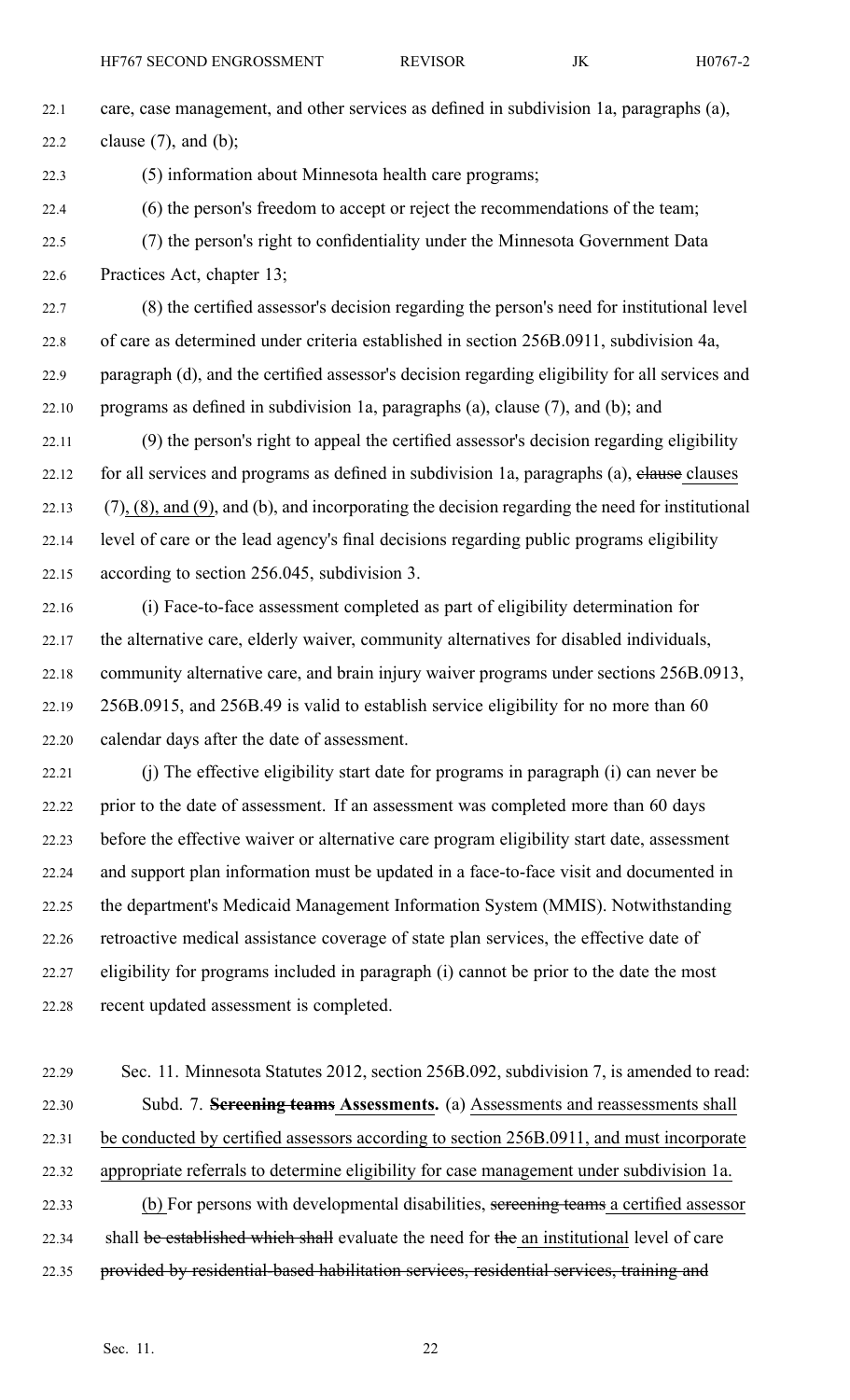HF767 SECOND ENGROSSMENT REVISOR JK H0767-2

23.1 habilitation services, and nursing facility services. The evaluation assessment shall 23.2 address whether home and community-based services are appropriate for persons who 23.3 are at risk of placement in an intermediate care facility for persons with developmental 23.4 disabilities, or for whom there is reasonable indication that they might require this level of 23.5 care. The sereening team certified assessor shall make an evaluation of need within  $60$ 23.6 five working days of a request for service by a person with a developmental disability, 23.7 and within five working days of an emergency admission of a person to an intermediate 23.8 care facility for persons with developmental disabilities.

23.9 (b) The screening team shall consist of the case manager for persons with 23.10 developmental disabilities, the person, the person's legal guardian or conservator, or the 23.11 parent if the person is a minor, and a qualified developmental disability professional, as 23.12 defined in Code of Federal Regulations, title 42, section 483.430, as amended through 23.13 June 3, 1988. The case manager may also act as the qualified developmental disability 23.14 professional if the case manager meets the federal definition.

23.15 (e) County social service agencies may contract with a public or private agency 23.16 or individual who is not <sup>a</sup> service provider for the person for the public guardianship 23.17 representation required by the screening or individual service planning process. The 23.18 contract shall be limited to public guardianship representation for the screening and 23.19 individual service planning activities. The contract shall require compliance with the 23.20 commissioner's instructions and may be for paid or voluntary services.

23.21 (d) For persons determined to have overriding health care needs and are 23.22 seeking admission to a nursing facility or an ICF/MR, or seeking access to home and 23.23 community-based waivered services, <sup>a</sup> registered nurse must be designated as either the 23.24 case manager or the qualified developmental disability professional.

23.25 (e) For persons under the jurisdiction of <sup>a</sup> correctional agency, the case manager 23.26 must consult with the corrections administrator regarding additional health, safety, and 23.27 supervision needs.

23.28  $(f)$  (c) The ease manager certified assessor, with the concurrence of the person, the 23.29 person'slegal guardian or conservator, or the paren<sup>t</sup> if the person is <sup>a</sup> minor, may invite other 23.30 individuals to attend meetings of the screening team the assessment. With the permission 23.31 of the person being sereened assessed or the person's designated legal representative, 23.32 the person's current provider of services may submit <sup>a</sup> written repor<sup>t</sup> outlining their 23.33 recommendations regarding the person's care needs prepared by <sup>a</sup> direct service employee 23.34 with at least 20 hours of service to that client. The sereening team assessor must notify 23.35 the provider of the date by which this information is to be submitted. This information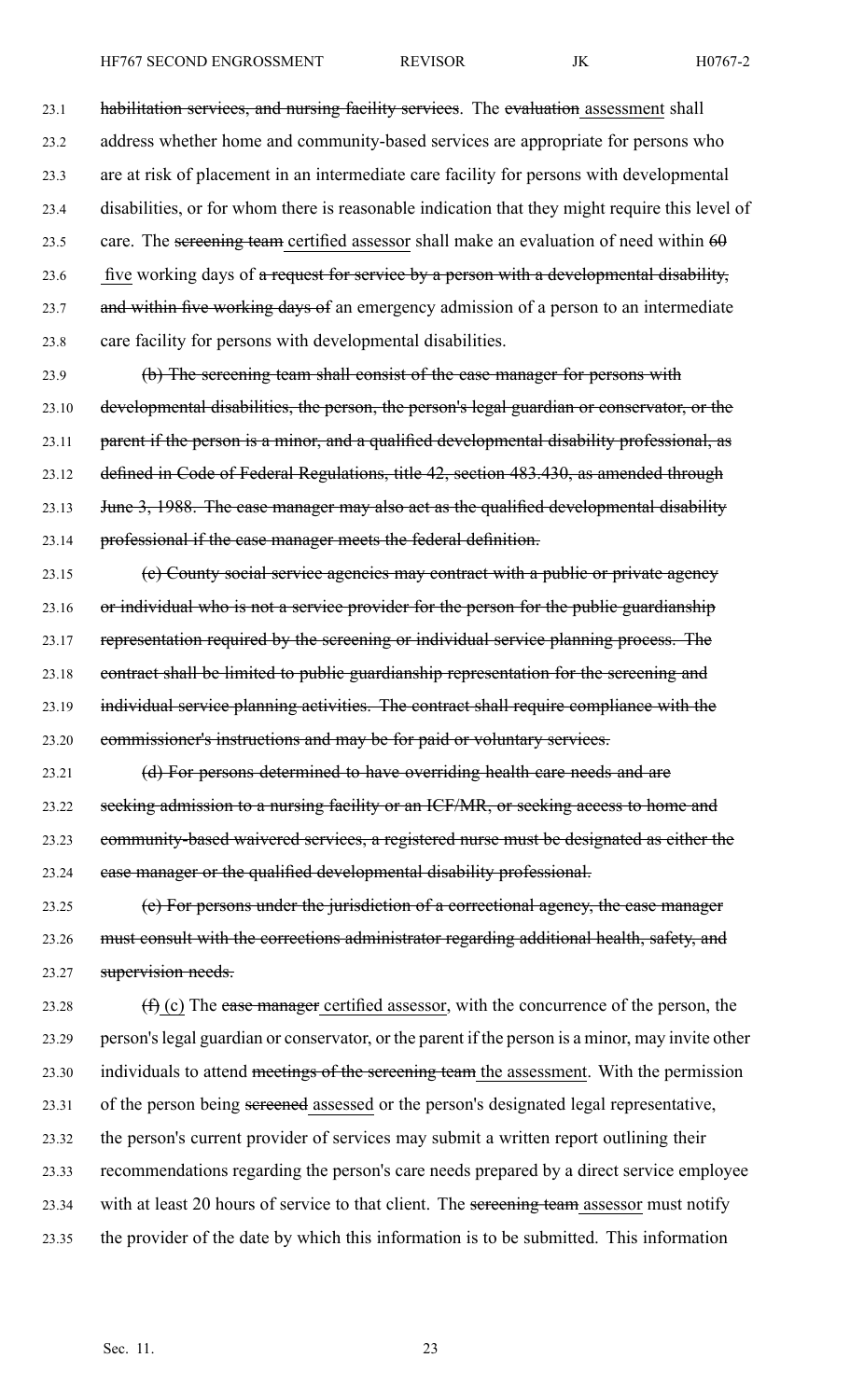24.1 must be provided to the sereening team assessor and the person or the person's legal

24.2 representative and must be considered prior to the finalization of the screening assessment.

24.3 (g) No member of the screening team shall have any direct or indirect service

24.4 provider interest in the case.

24.5 (h) Nothing in this section shall be construed as requiring the screening team 24.6 meeting to be separate from the service planning meeting.

24.7 Sec. 12. Minnesota Statutes 2012, section 256B.441, subdivision 1, is amended to read: 24.8 Subdivision 1. **Rebasing of nursing facility operating paymen<sup>t</sup> rates.** (a) The 24.9 commissioner shall rebase nursing facility operating paymen<sup>t</sup> rates to align payments to 24.10 facilities with the cost of providing care. The rebased operating paymen<sup>t</sup> rates shall be 24.11 calculated using the statistical and cost repor<sup>t</sup> filed by each nursing facility for the repor<sup>t</sup> 24.12 period ending one year prior to the rate year.

24.13 (b) The new operating paymen<sup>t</sup> rates based on this section shall take effect beginning 24.14 with the rate year beginning October 1, 2008, and shall be phased in over eight rate years 24.15 through October 1, 2015. For each year of the phase-in, the operating paymen<sup>t</sup> rates shall 24.16 be calculated using the statistical and cost repor<sup>t</sup> filed by each nursing facility for the 24.17 repor<sup>t</sup> period ending one year prior to the rate year.

24.18 (c) Operating paymen<sup>t</sup> rates shall be rebased on October 1, 2016, and every two 24.19 years after that date.

24.20 (d) Each cost reporting year shall begin on October 1 and end on the following 24.21 September 30. Beginning in 2006 2014, <sup>a</sup> statistical and cost repor<sup>t</sup> shall be filed by each 24.22 nursing facility by January 15 February 1. Notice of rates shall be distributed by August 24.23 15 and the rates shall go into effect on October 1 for one year.

24.24 (e) Effective October 1, 2014, property rates shall be rebased in accordance with 24.25 section 256B.431 and Minnesota Rules, chapter 9549. The commissioner shall determine 24.26 what the property paymen<sup>t</sup> rate for <sup>a</sup> nursing facility would be had the facility not had its 24.27 property rate determined under section 256B.434. The commissioner shall allow nursing 24.28 facilities to provide information affecting this rate determination that would have been 24.29 filed annually under Minnesota Rules, chapter 9549, and nursing facilities shall repor<sup>t</sup> 24.30 information necessary to determine allowable debt. The commissioner shall use this 24.31 information to determine the property paymen<sup>t</sup> rate.

24.32 Sec. 13. Minnesota Statutes 2012, section 256B.441, subdivision 43, is amended to read: 24.33 Subd. 43. **Reporting of statistical and cost information.** (a) Beginning in 2006, 24.34 all nursing facilities shall provide information annually to the commissioner on <sup>a</sup> form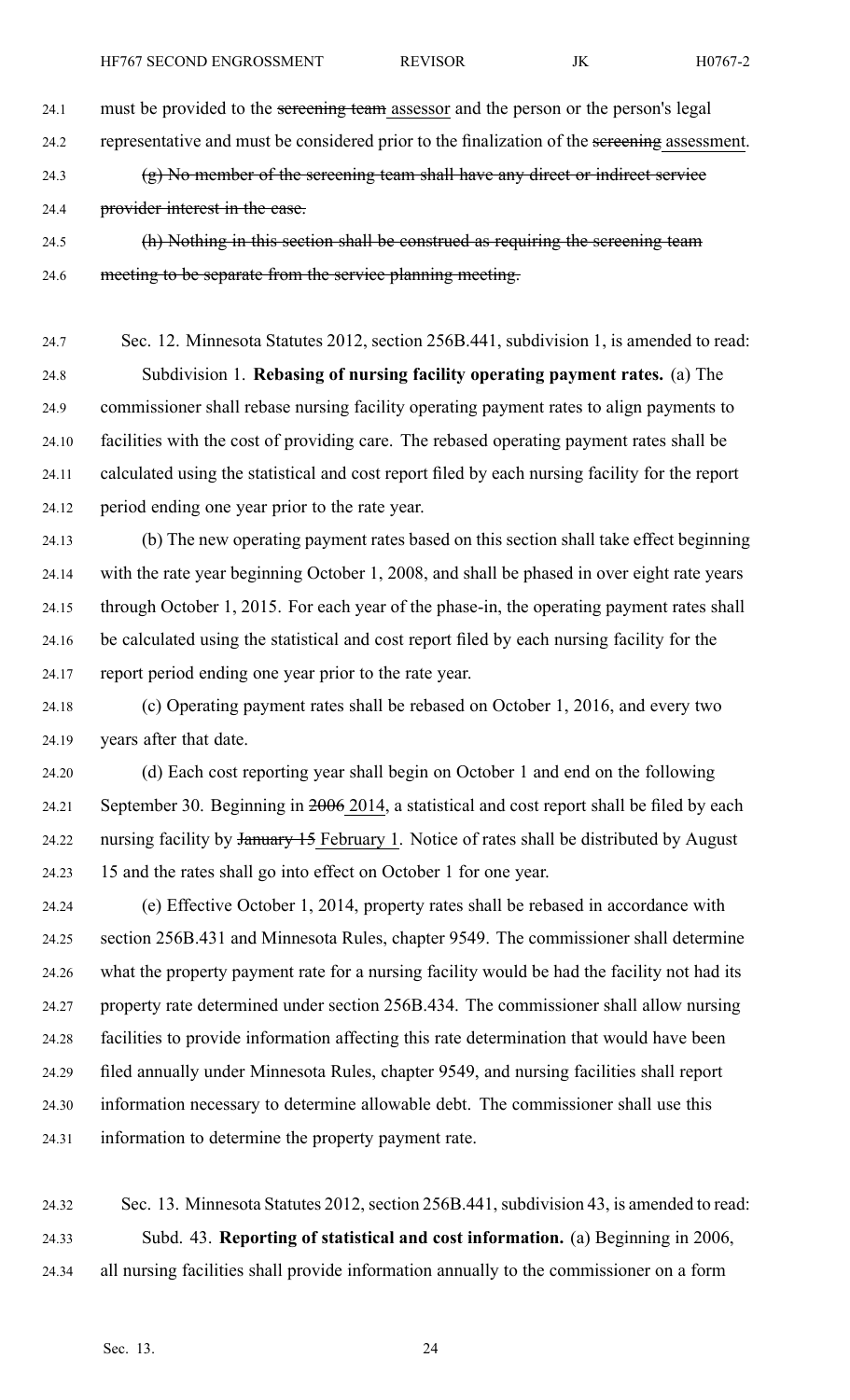25.1 and in <sup>a</sup> manner determined by the commissioner. The commissioner may also require 25.2 nursing facilities to provide statistical and cost information for <sup>a</sup> subset of the items in 25.3 the annual repor<sup>t</sup> on <sup>a</sup> semiannual basis. Nursing facilities shall repor<sup>t</sup> only costs directly 25.4 related to the operation of the nursing facility. The facility shall not include costs which 25.5 are separately reimbursed by residents, medical assistance, or other payors. Allocations 25.6 of costs from central, affiliated, or corporate office and related organization transactions 25.7 shall be reported according to section 256B.432. Beginning with the September 30, 2013, 25.8 reporting year, the commissioner may shall no longer grant to facilities one extension of 25.9 up to 15 days for the filing of this report if the extension is requested by December 15 and 25.10 the commissioner determines that the extension will not prevent the commissioner from 25.11 establishing rates in a timely manner required by law extensions to the filing deadline. 25.12 The commissioner may separately require facilities to submit in <sup>a</sup> manner specified by 25.13 the commissioner documentation of statistical and cost information included in the repor<sup>t</sup> 25.14 to ensure accuracy in establishing paymen<sup>t</sup> rates and to perform audit and appeal review 25.15 functions under this section. Facilities shall retain all records necessary to document 25.16 statistical and cost information on the repor<sup>t</sup> for <sup>a</sup> period of no less than seven years. 25.17 The commissioner may amend information in the repor<sup>t</sup> according to subdivision 47. 25.18 The commissioner may reject <sup>a</sup> repor<sup>t</sup> filed by <sup>a</sup> nursing facility under this section if the 25.19 commissioner determines that the repor<sup>t</sup> has been filed in <sup>a</sup> form that is incomplete or 25.20 inaccurate and the information is insufficient to establish accurate paymen<sup>t</sup> rates. In the 25.21 event that <sup>a</sup> complete repor<sup>t</sup> is not submitted in <sup>a</sup> timely manner, the commissioner shall 25.22 reduce the reimbursement payments to <sup>a</sup> nursing facility to 85 percen<sup>t</sup> of amounts due 25.23 until the information is filed. The release of withheld payments shall be retroactive for 25.24 no more than 90 days. A nursing facility that does not submit <sup>a</sup> repor<sup>t</sup> or whose repor<sup>t</sup> is 25.25 filed in <sup>a</sup> timely manner but determined to be incomplete shall be given written notice that 25.26 <sup>a</sup> paymen<sup>t</sup> reduction is to be implemented and allowed ten days to complete the repor<sup>t</sup> 25.27 prior to any paymen<sup>t</sup> reduction. The commissioner may delay the paymen<sup>t</sup> withhold under 25.28 exceptional circumstances to be determined at the sole discretion of the commissioner.

25.29 (b) Nursing facilities may, within 12 months of the due date of <sup>a</sup> statistical and 25.30 cost report, file an amendment when errors or omissions in the annual statistical and 25.31 cost repor<sup>t</sup> are discovered and an amendment would result in <sup>a</sup> rate increase of at least 25.32 0.15 percen<sup>t</sup> of the statewide weighted average operating paymen<sup>t</sup> rate and shall, at any 25.33 time, file an amendment which would result in <sup>a</sup> rate reduction of at least 0.15 percen<sup>t</sup> of 25.34 the statewide weighted average operating paymen<sup>t</sup> rate. The commissioner shall make 25.35 retroactive adjustments to the total paymen<sup>t</sup> rate of <sup>a</sup> nursing facility if an amendment is 25.36 accepted. Where <sup>a</sup> retroactive adjustment is to be made as <sup>a</sup> result of an amended report,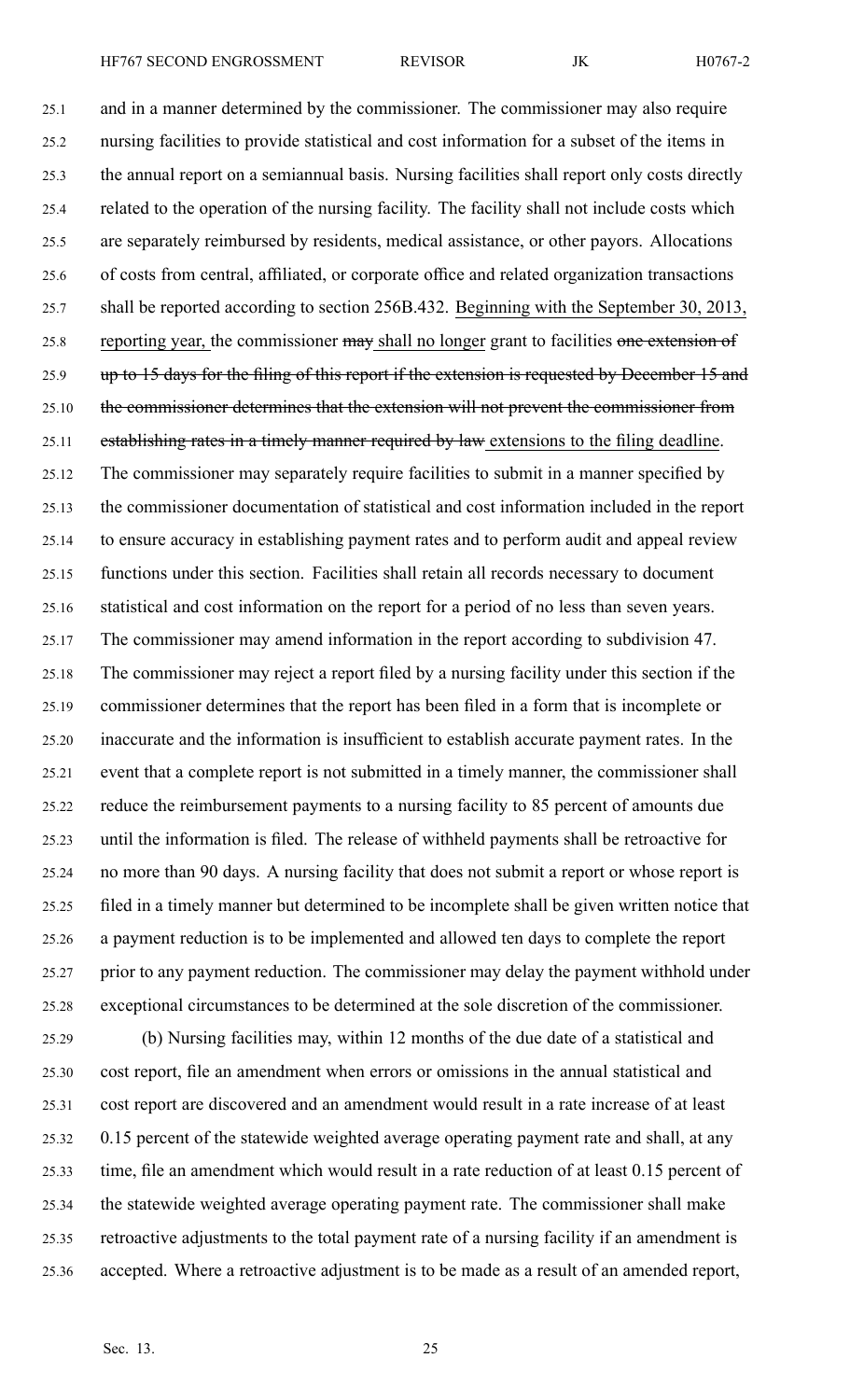26.1 audit findings, or other determination of an incorrect paymen<sup>t</sup> rate, the commissioner may 26.2 settle the paymen<sup>t</sup> error through <sup>a</sup> negotiated agreemen<sup>t</sup> with the facility and <sup>a</sup> gross 26.3 adjustment of the payments to the facility. Retroactive adjustments shall not be applied 26.4 to private pay residents. An error or omission for purposes of this item does not include 26.5 <sup>a</sup> nursing facility's determination that an election between permissible alternatives was 26.6 not advantageous and should be changed.

26.7 (c) If the commissioner determines that <sup>a</sup> nursing facility knowingly supplied 26.8 inaccurate or false information or failed to file an amendment to <sup>a</sup> statistical and cost repor<sup>t</sup> 26.9 that resulted in or would result in an overpayment, the commissioner shall immediately 26.10 adjust the nursing facility's paymen<sup>t</sup> rate and recover the entire overpayment. The 26.11 commissioner may also terminate the commissioner's agreemen<sup>t</sup> with the nursing facility 26.12 and prosecute under applicable state or federal law.

26.13 Sec. 14. Minnesota Statutes 2012, section 256B.441, subdivision 63, is amended to read: 26.14 Subd. 63. **Critical access nursing facilities.** (a) The commissioner, in consultation 26.15 with the commissioner of health, may designate certain nursing facilities as critical access 26.16 nursing facilities. The designation shall be granted on <sup>a</sup> competitive basis, within the 26.17 limits of funds appropriated for this purpose.

26.18 (b) The commissioner shall reques<sup>t</sup> proposals from nursing facilities every two years. 26.19 Proposals must be submitted in the form and according to the timelines established by 26.20 the commissioner. In selecting applicants to designate, the commissioner, in consultation 26.21 with the commissioner of health, and with input from stakeholders, shall develop criteria 26.22 designed to preserve access to nursing facility services in isolated areas, rebalance 26.23 long-term care, and improve quality.

26.24 (c) The commissioner shall allow the benefits in clauses (1) to (5) for nursing 26.25 facilities designated as critical access nursing facilities:

26.26 (1) partial rebasing, with operating paymen<sup>t</sup> rates being the sum of 60 percen<sup>t</sup> of the 26.27 operating paymen<sup>t</sup> rate determined in accordance with subdivision 54 and 40 percen<sup>t</sup> of the 26.28 operating paymen<sup>t</sup> rate that would have been allowed had the facility not been designated;

- 26.29 (2) enhanced payments for leave days. Notwithstanding section 256B.431, 26.30 subdivision 2r, upon designation as <sup>a</sup> critical access nursing facility, the commissioner 26.31 shall limit paymen<sup>t</sup> for leave days to 60 percen<sup>t</sup> of that nursing facility's total paymen<sup>t</sup> rate 26.32 for the involved resident, and shall allow this paymen<sup>t</sup> only when the occupancy of the 26.33 nursing facility, inclusive of bed hold days, is equal to or greater than 90 percent;
- 26.34 (3) two designated critical access nursing facilities, with up to 100 beds in active 26.35 service, may jointly apply to the commissioner of health for <sup>a</sup> waiver of Minnesota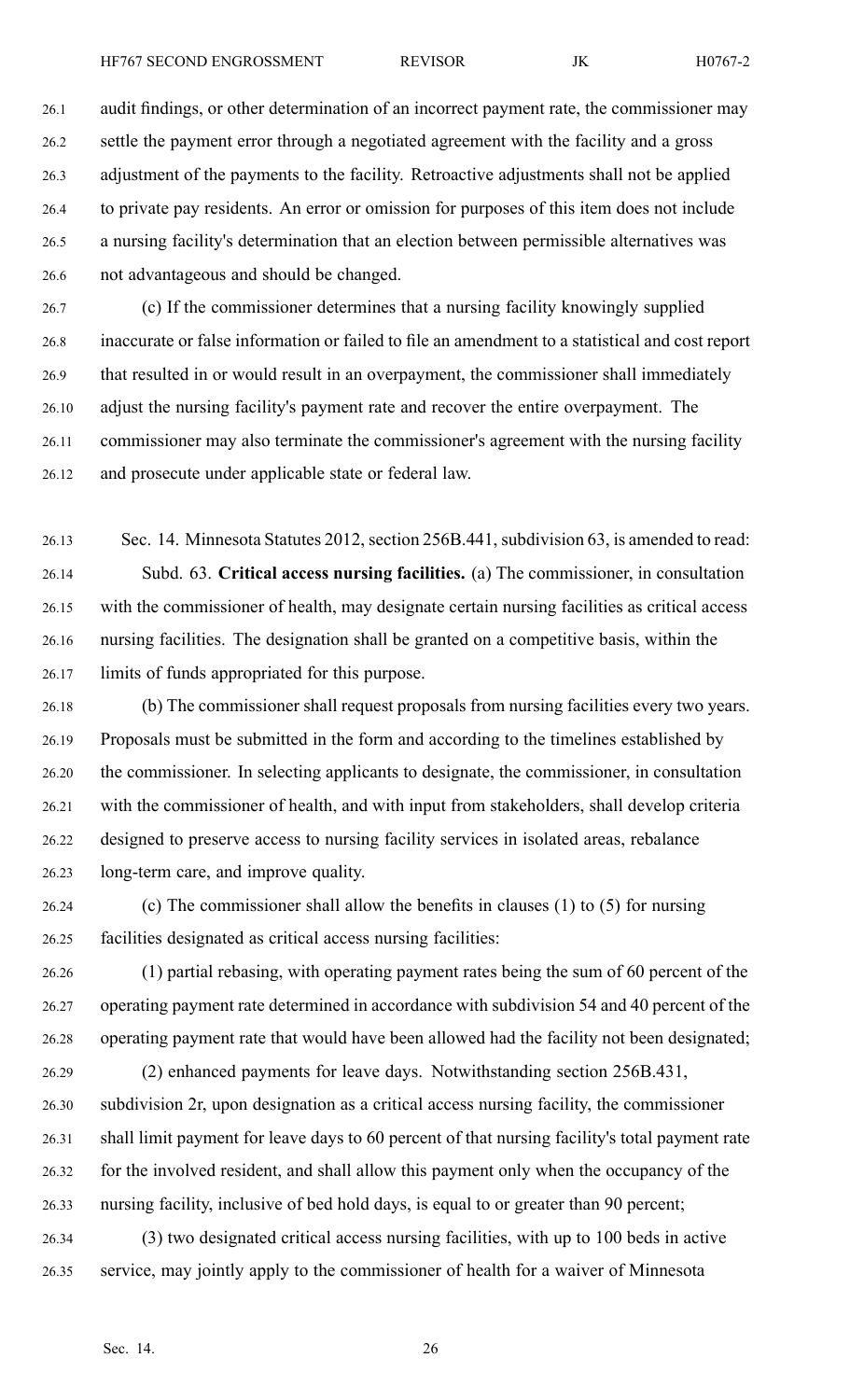27.1 Rules, par<sup>t</sup> 4658.0500, subpart 2, in order to jointly employ <sup>a</sup> director of nursing. The 27.2 commissioner of health will consider each waiver reques<sup>t</sup> independently based on the 27.3 criteria under Minnesota Rules, par<sup>t</sup> 4658.0040;

27.4 (4) the minimum threshold under section 256B.431, subdivisions 3f, paragraph (a), 27.5 and 17e subdivision 15, paragraph (e), shall be 40 percent of the amount that would 27.6 otherwise apply; and

27.7 (5) notwithstanding subdivision 58, beginning October 1, 2014, the quality-based 27.8 rate limits under subdivision 50 shall apply to designated critical access nursing facilities.

27.9 (d) Designation of <sup>a</sup> critical access nursing facility shall be for <sup>a</sup> period of two 27.10 years, after which the benefits allowed under paragraph (c) shall be removed. Designated 27.11 facilities may apply for continued designation.

## 27.12 **EFFECTIVE DATE.** This section is effective the day following final enactment.

27.13 Sec. 15. Minnesota Statutes 2012, section 256B.49, subdivision 14, is amended to read: 27.14 Subd. 14. **Assessment and reassessment.** (a) Assessments and reassessments 27.15 shall be conducted by certified assessors according to section 256B.0911, subdivision 2b. 27.16 The certified assessor, with the permission of the recipient or the recipient's designated 27.17 legal representative, may invite other individuals to attend the assessment. With the 27.18 permission of the recipient or the recipient's designated legal representative, the recipient's 27.19 current provider of services may submit <sup>a</sup> written repor<sup>t</sup> outlining their recommendations 27.20 regarding the recipient's care needs prepared by <sup>a</sup> direct service employee with at least 27.21 20 hours of service to that client. The person conducting the assessment or reassessment 27.22 certified assessor must notify the provider of the date by which this information is to be 27.23 submitted. This information shall be provided to the person conducting the assessment 27.24 certified assessor and the person or the person's legal representative and must be 27.25 considered prior to the finalization of the assessment or reassessment.

27.26 (b) There must be <sup>a</sup> determination that the client requires <sup>a</sup> hospital level of care or <sup>a</sup> 27.27 nursing facility level of care as defined in section 256B.0911, subdivision 4a, paragraph 27.28 (d), at initial and subsequent assessments to initiate and maintain participation in the 27.29 waiver program.

27.30 (c) Regardless of other assessments identified in section 144.0724, subdivision 4, as 27.31 appropriate to determine nursing facility level of care for purposes of medical assistance 27.32 paymen<sup>t</sup> for nursing facility services, only face-to-face assessments conducted according 27.33 to section 256B.0911, subdivisions 3a, 3b, and 4d, that result in <sup>a</sup> hospital level of care 27.34 determination or <sup>a</sup> nursing facility level of care determination must be accepted for 27.35 purposes of initial and ongoing access to waiver services payment.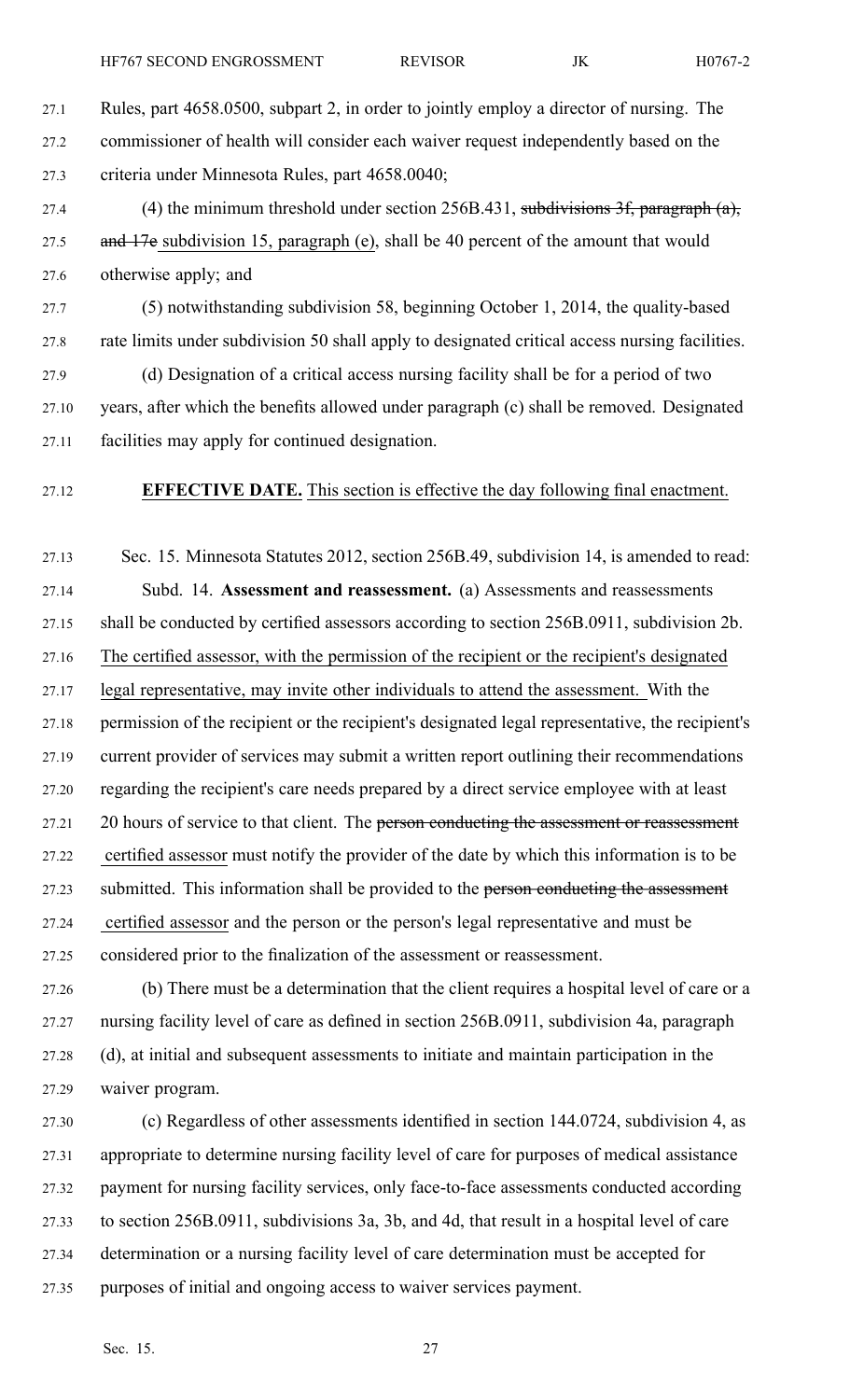28.4 (e) The commissioner shall develop criteria to identify recipients whose level of 28.5 functioning is reasonably expected to improve and reassess these recipients to establish 28.6 <sup>a</sup> baseline assessment. Recipients who meet these criteria must have <sup>a</sup> comprehensive 28.7 transitional service plan developed under subdivision 15, paragraphs (b) and (c), and be 28.8 reassessed every six months until there has been no significant change in the recipient's 28.9 functioning for at least 12 months. After there has been no significant change in the 28.10 recipient's functioning for at least 12 months, reassessments of the recipient's strengths, 28.11 informal suppor<sup>t</sup> systems, and need for services shall be conducted at least every 12 28.12 months and at other times when there has been <sup>a</sup> significant change in the recipient's 28.13 functioning. Counties, case managers, and service providers are responsible for 28.14 conducting these reassessments and shall complete the reassessments out of existing funds.

28.15 Sec. 16. Minnesota Statutes 2012, section 256B.492, is amended to read:

# 28.16 **256B.492 HOME AND COMMUNITY-BASED SETTINGS FOR PEOPLE** 28.17 **WITH DISABILITIES.**

28.18 (a) Individuals receiving services under <sup>a</sup> home and community-based waiver under 28.19 section 256B.092 or 256B.49 may receive services in the following settings:

28.20 (1) an individual's own home or family home;

28.21 (2) <sup>a</sup> licensed adult foster care or child foster care setting of up to five people; and

28.22 (3) community living settings as defined in section 256B.49, subdivision 23, where 28.23 individuals with disabilities may reside in all of the units in <sup>a</sup> building of four or fewer 28.24 units, and no more than the greater of four or 25 percen<sup>t</sup> of the units in <sup>a</sup> multifamily 28.25 building of more than four units.

28.26 (b) The settings in paragraph (a) must not:

28.27 (1) be located in <sup>a</sup> building that is <sup>a</sup> publicly or privately operated facility that 28.28 provides institutional treatment or custodial care;

28.29 (2) be located in <sup>a</sup> building on the grounds of or adjacent to <sup>a</sup> public or private 28.30 institution;

28.31 (3) be <sup>a</sup> housing complex designed expressly around an individual's diagnosis or 28.32 disability;

28.33 (4) be segregated based on <sup>a</sup> disability, either physically or because of setting 28.34 characteristics, from the larger community; and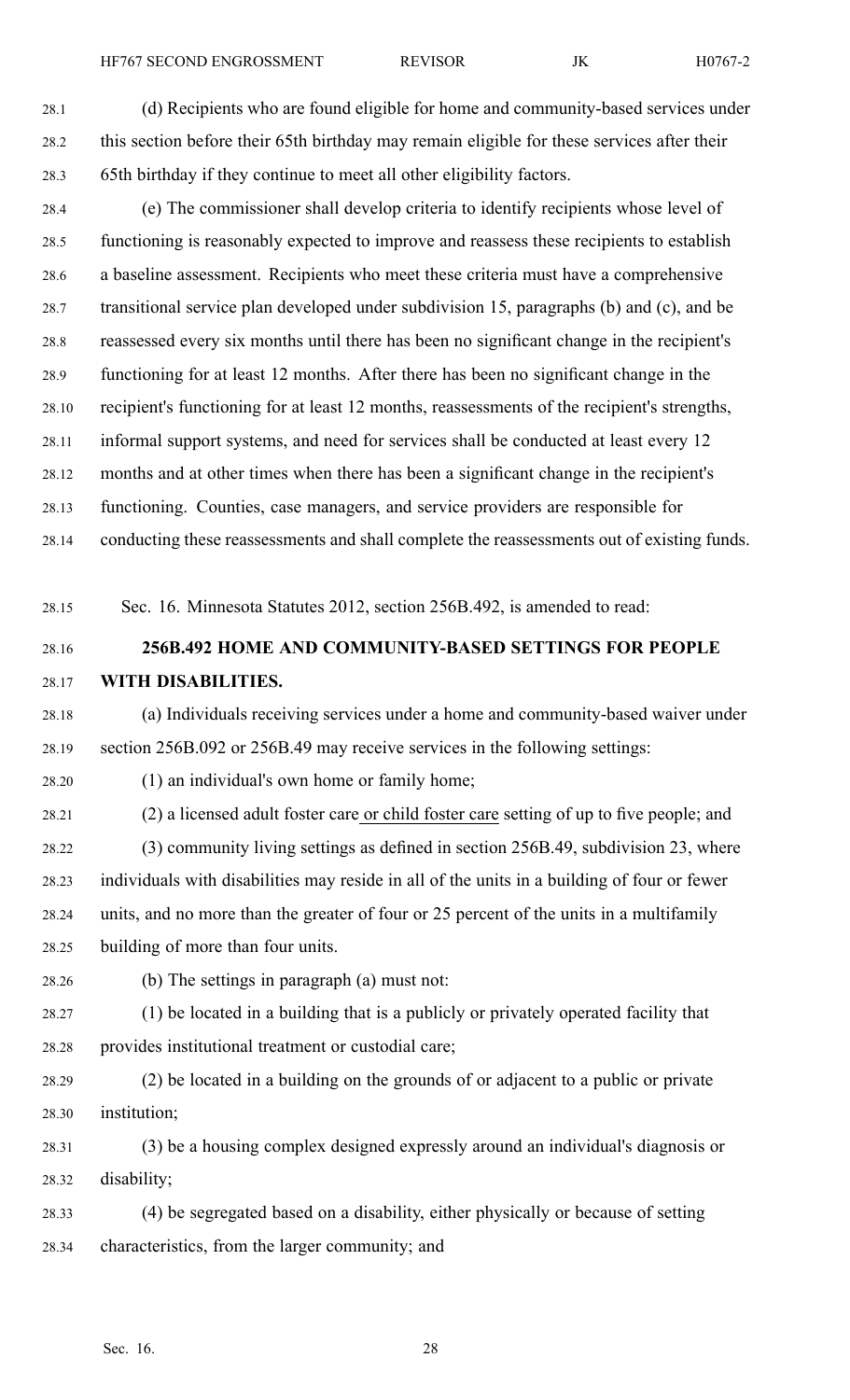29.1 (5) have the qualities of an institution which include, but are not limited to: 29.2 regimented meal and sleep times, limitations on visitors, and lack of privacy. Restrictions 29.3 agreed to and documented in the person's individual service plan shall not result in <sup>a</sup> 29.4 residence having the qualities of an institution as long as the restrictions for the person are 29.5 not imposed upon others in the same residence and are the least restrictive alternative, 29.6 imposed for the shortest possible time to meet the person's needs.

29.7 (c) The provisions of paragraphs (a) and (b) do not apply to any setting in which 29.8 individuals receive services under <sup>a</sup> home and community-based waiver as of July 1, 29.9 2012, and the setting does not meet the criteria of this section.

29.10 (d) Notwithstanding paragraph (c), <sup>a</sup> program in Hennepin County established as 29.11 par<sup>t</sup> of <sup>a</sup> Hennepin County demonstration project is qualified for the exception allowed 29.12 under paragraph (c).

29.13 (e) The commissioner shall submit an amendment to the waiver plan no later than 29.14 December 31, 2012.

29.15 Sec. 17. Minnesota Statutes 2012, section 626.557, subdivision 10, is amended to read: 29.16 Subd. 10. **Duties of county social service agency.** (a) Upon receipt of <sup>a</sup> repor<sup>t</sup> from 29.17 the common entry point staff, the county social service agency shall immediately assess 29.18 and offer emergency and continuing protective social services for purposes of preventing 29.19 further maltreatment and for safeguarding the welfare of the maltreated vulnerable adult. 29.20 The county shall use <sup>a</sup> standardized tool made available by the commissioner. The 29.21 information entered by the county into the standardized tool must be accessible to the 29.22 Department of Human Services. In cases of suspected sexual abuse, the county social 29.23 service agency shall immediately arrange for and make available to the vulnerable adult 29.24 appropriate medical examination and treatment. When necessary in order to protect the 29.25 vulnerable adult from further harm, the county social service agency shall seek authority 29.26 to remove the vulnerable adult from the situation in which the maltreatment occurred. The 29.27 county social service agency may also investigate to determine whether the conditions 29.28 which resulted in the reported maltreatment place other vulnerable adults in jeopardy of 29.29 being maltreated and offer protective social services that are called for by its determination.

29.30 (b) County social service agencies may enter facilities and inspect and copy records 29.31 as par<sup>t</sup> of an investigation. The county social service agency has access to not public 29.32 data, as defined in section 13.02, and medical records under sections 144.291 to 144.298, 29.33 that are maintained by facilities to the extent necessary to conduct its investigation. The 29.34 inquiry is not limited to the written records of the facility, but may include every other 29.35 available source of information.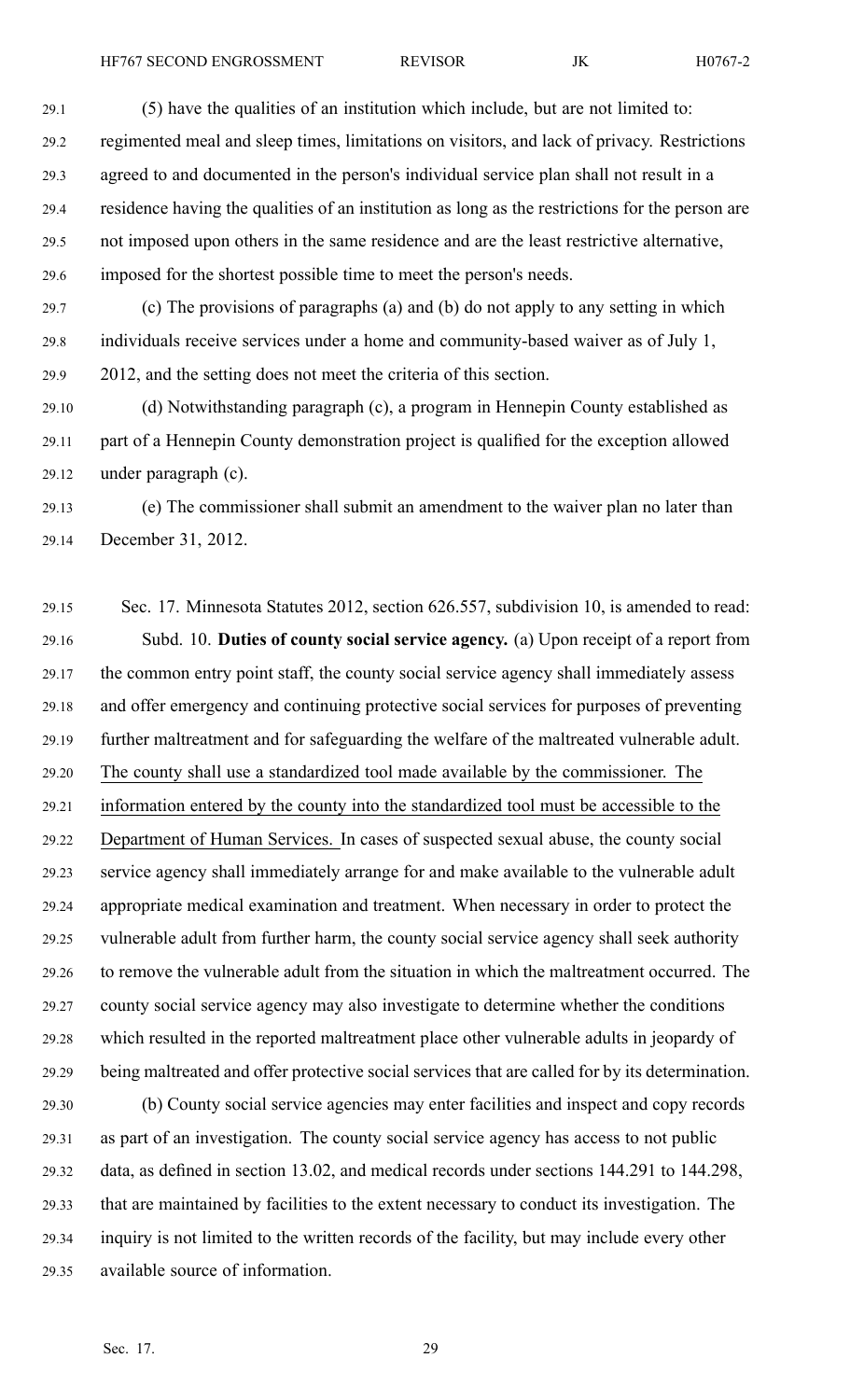| 30.1  | (c) When necessary in order to protect a vulnerable adult from serious harm, the              |
|-------|-----------------------------------------------------------------------------------------------|
| 30.2  | county social service agency shall immediately intervene on behalf of that adult to help      |
| 30.3  | the family, vulnerable adult, or other interested person by seeking any of the following:     |
| 30.4  | (1) a restraining order or a court order for removal of the perpetrator from the              |
| 30.5  | residence of the vulnerable adult pursuant to section 518B.01;                                |
| 30.6  | (2) the appointment of a guardian or conservator pursuant to sections 524.5-101 to            |
| 30.7  | 524.5-502, or guardianship or conservatorship pursuant to chapter 252A;                       |
| 30.8  | (3) replacement of a guardian or conservator suspected of maltreatment and                    |
| 30.9  | appointment of a suitable person as guardian or conservator, pursuant to sections             |
| 30.10 | 524.5-101 to 524.5-502; or                                                                    |
| 30.11 | (4) a referral to the prosecuting attorney for possible criminal prosecution of the           |
| 30.12 | perpetrator under chapter 609.                                                                |
| 30.13 | The expenses of legal intervention must be paid by the county in the case of indigent         |
| 30.14 | persons, under section 524.5-502 and chapter 563.                                             |
| 30.15 | In proceedings under sections $524.5 - 101$ to $524.5 - 502$ , if a suitable relative or      |
| 30.16 | other person is not available to petition for guardianship or conservatorship, a county       |
| 30.17 | employee shall present the petition with representation by the county attorney. The county    |
| 30.18 | shall contract with or arrange for a suitable person or organization to provide ongoing       |
| 30.19 | guardianship services. If the county presents evidence to the court exercising probate        |
| 30.20 | jurisdiction that it has made a diligent effort and no other suitable person can be found,    |
| 30.21 | a county employee may serve as guardian or conservator. The county shall not retaliate        |
| 30.22 | against the employee for any action taken on behalf of the ward or protected person even      |
| 30.23 | if the action is adverse to the county's interest. Any person retaliated against in violation |
| 30.24 | of this subdivision shall have a cause of action against the county and shall be entitled to  |
| 30.25 | reasonable attorney fees and costs of the action if the action is upheld by the court.        |
|       |                                                                                               |
| 30.26 | Sec. 18. THIRD-PARTY REIMBURSEMENT FOR LONG-TERM CARE                                         |
| 30.27 | <b>CONSULTATION SERVICES.</b>                                                                 |
|       |                                                                                               |

30.28 The commissioner of human services shall submit <sup>a</sup> reques<sup>t</sup> within 60 days of 30.29 final enactment to the federal governmen<sup>t</sup> to amend the Medicaid cost allocation plan 30.30 to allow county or tribal agencies to contract with nongovernmental organizations to 30.31 conduct assessments under Minnesota Statutes, section 256B.0911, and be reimbursed for 30.32 assessments conducted under contract. Upon federal approval, this shall be incorporated

- 30.33 into the alternative paymen<sup>t</sup> methodology under Minnesota Statutes, section 256B.0911,
- 30.34 subdivision 6, paragraph (h).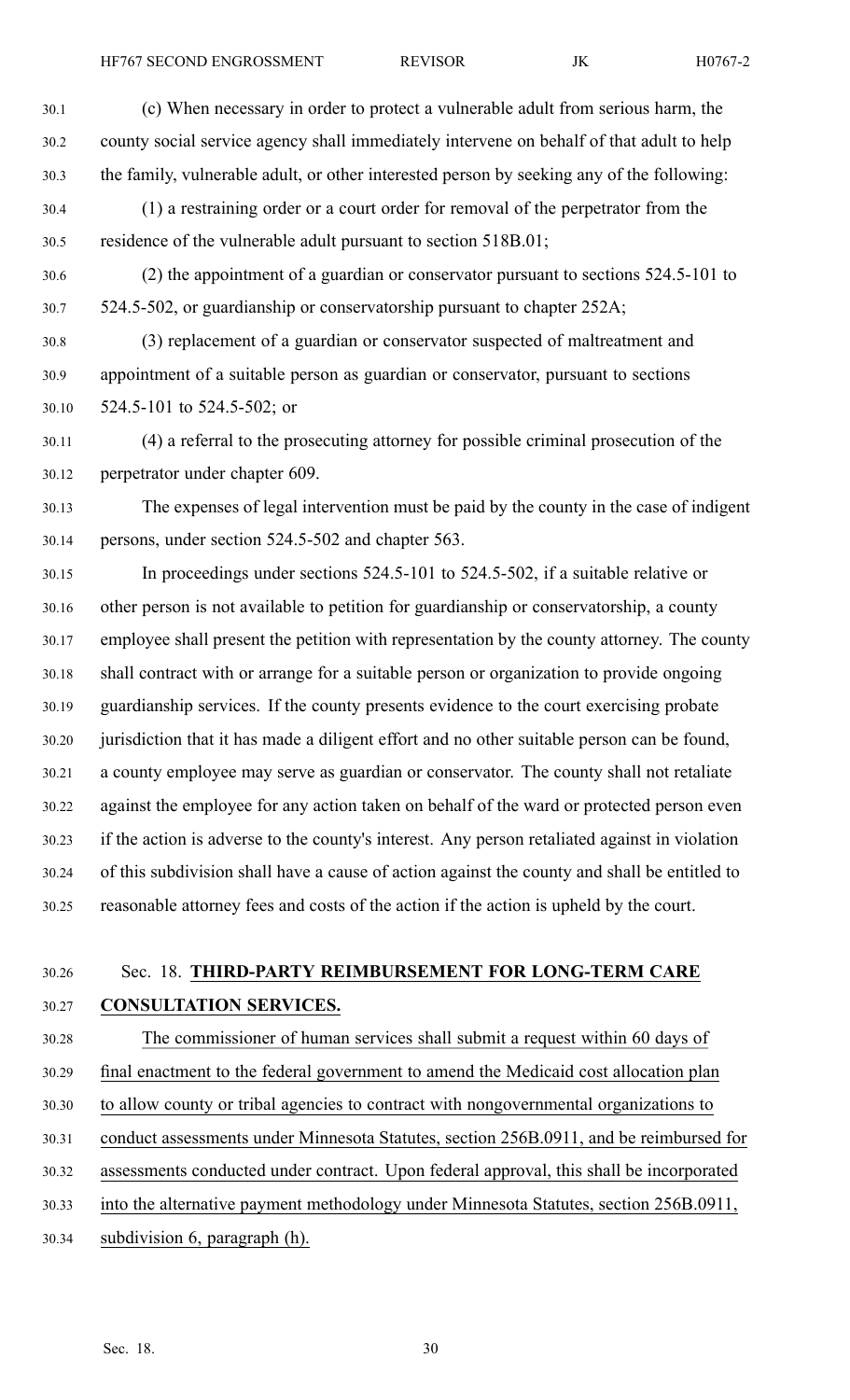| 31.1  | Sec. 19. RECOMMENDATIONS FOR FURTHER CASE MANAGEMENT                                        |
|-------|---------------------------------------------------------------------------------------------|
| 31.2  | <b>REDESIGN.</b>                                                                            |
| 31.3  | (a) By February 1, 2014, the commissioner of human services shall develop a                 |
| 31.4  | legislative report with specific recommendations and language for proposed legislation to:  |
| 31.5  | (1) increase opportunities for choice of case management service provider;                  |
| 31.6  | (2) define the service of case management to include the identification of roles and        |
| 31.7  | activities of a case manager to avoid duplication of services;                              |
| 31.8  | (3) provide guidance on caseload size to reduce variation across the state;                 |
| 31.9  | (4) develop a statewide system to standardize case management provider standards,           |
| 31.10 | which may include establishing a licensure or certification process;                        |
| 31.11 | (5) develop reporting measures to determine outcomes for case management services           |
| 31.12 | to increase continuous quality improvement;                                                 |
| 31.13 | (6) establish rates for the service of case management that are transparent and             |
| 31.14 | consistent for all medical assistance-paid case management;                                 |
| 31.15 | (7) develop information for case management recipients to make an informed choice           |
| 31.16 | of case management service provider; and                                                    |
| 31.17 | (8) provide waiver case management recipients with an itemized list of case                 |
| 31.18 | management services provided on a monthly basis.                                            |
| 31.19 | (b) The commissioner shall consult with existing stakeholder groups which include           |
| 31.20 | representatives of counties, tribes, disability and senior advocacy groups including mental |
| 31.21 | health stakeholders, managed care organizations, and service providers in preparing the     |
| 31.22 | recommendations and language for proposed legislation. The commissioner shall present       |
| 31.23 | findings, recommendations, and proposed legislation to the chairs and ranking minority      |
| 31.24 | members of the legislative committees with jurisdiction over health and human services      |
| 31.25 | policy and finance by February 1, 2014.                                                     |
|       |                                                                                             |

- 31.26 Sec. 20. **REPEALER.**
- 31.27 (a) Minnesota Statutes 2012, section 256B.437, subdivision 8, is repealed.
- 31.28 (b) Laws 2012, chapter 216, article 11, section 31, is repealed.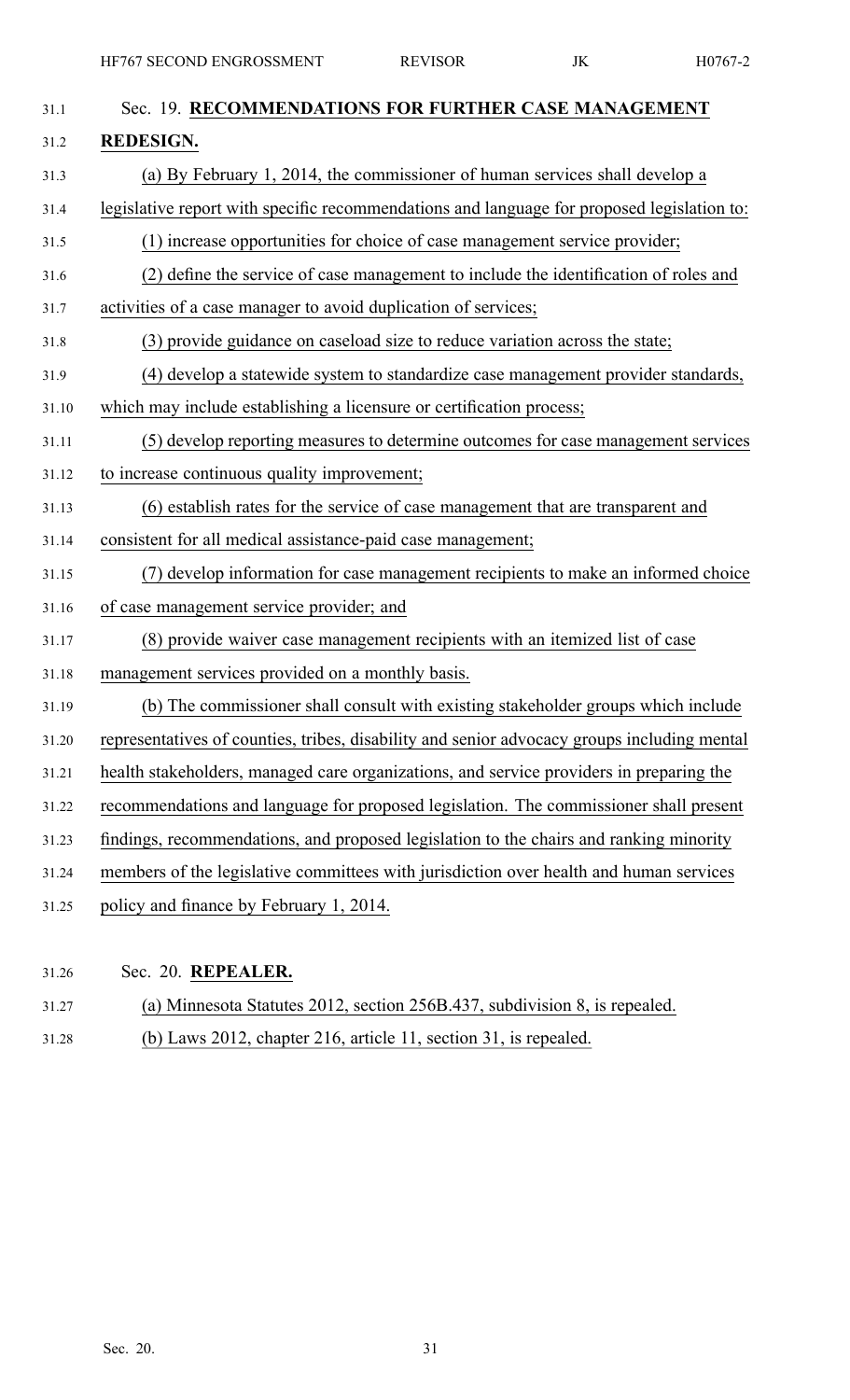#### APPENDIX Repealed Minnesota Statutes: H0767-2

### **256B.437 NURSING FACILITY VOLUNTARY CLOSURE; ALTERNATIVES.**

Subd. 8. **County costs.** The commissioner of human services shall allocate funds for relocation costs incurred by counties for planned closures under this section as provided under section 144A.161, subdivision 11.